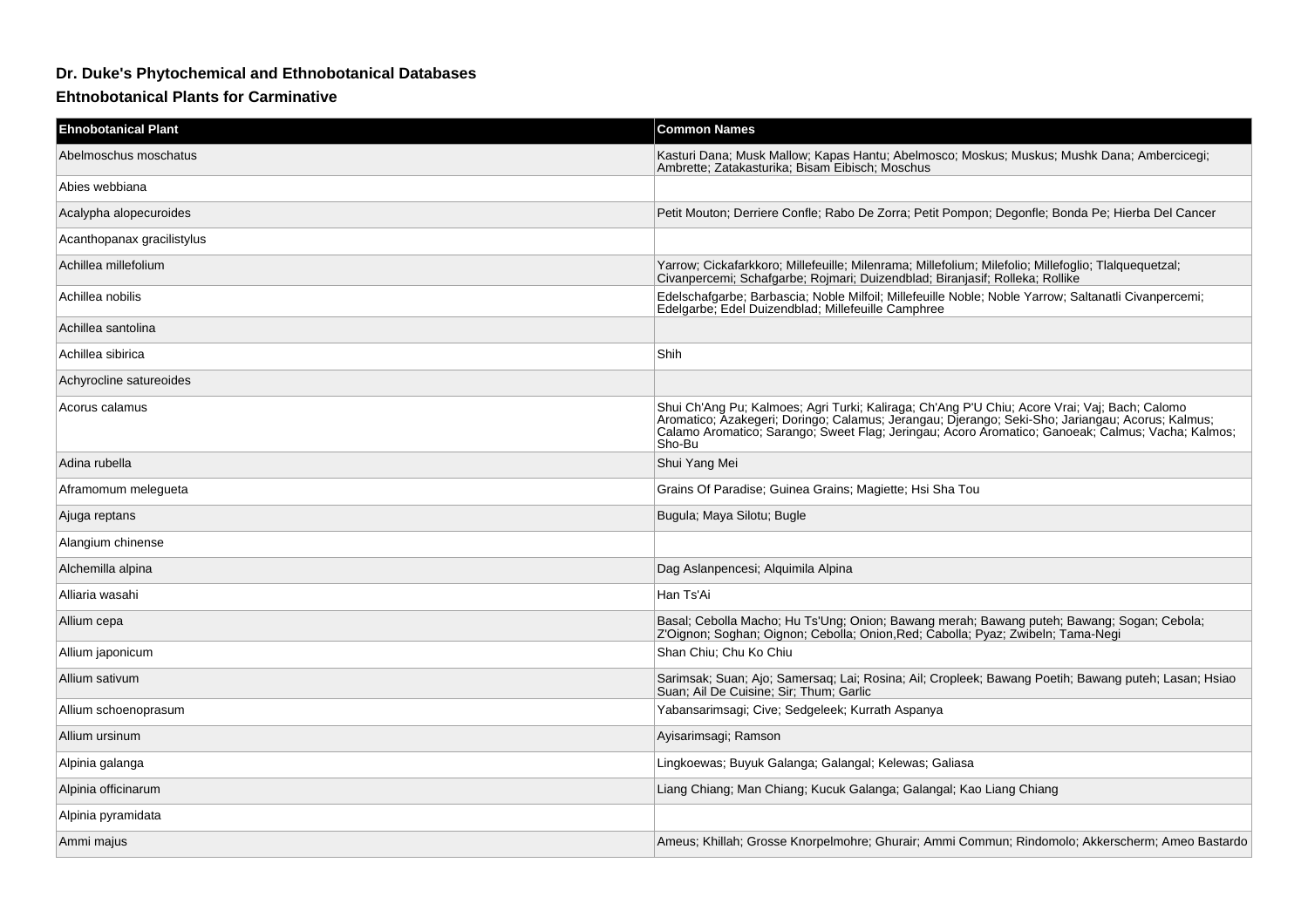| <b>Ehnobotanical Plant</b> | <b>Common Names</b>                                                                                                                                                                |
|----------------------------|------------------------------------------------------------------------------------------------------------------------------------------------------------------------------------|
| Ammi visnaga               | Khaizaran; Khillah; Bisnaga Das Searas; Pick Toothh; Khellakraut; Biznaga; Anmi; Busnaga; Viznaga                                                                                  |
| Amomum cardamomum          |                                                                                                                                                                                    |
| Amomum melegueta           | Cardamone; Poivre Maniguette                                                                                                                                                       |
| Anethum graveloens         | Inondo                                                                                                                                                                             |
| Anethum graveolens         | Eneldo; Baston Do Diale; Sadhab Al Barr; Dereotu; Datli Boyana; Hinojo; Inojo; Habbat Helwah; Inondo;<br>Catahva                                                                   |
| Anethum sowa               | Indian Dill                                                                                                                                                                        |
| Angelica anomala           | Pai Chih Hsiang; Fu Li; Tse Fen; Pai Chih; Pai Ch'lh; Fang Hsiang                                                                                                                  |
| Angelica archangelica      | Melekotu; Angelica; Angerika; Engelwurz; Ch'len Tu                                                                                                                                 |
| Angelica atropurpurea      | Purplestem Angelica                                                                                                                                                                |
| Angelica decursiva         | Nodake; Ch'len Hu                                                                                                                                                                  |
| Angelica glauca            |                                                                                                                                                                                    |
| Angelica pubescens         |                                                                                                                                                                                    |
| Angelica sylvestris        | Angelika; Angelique De Bois                                                                                                                                                        |
| Angelica tenuisima         |                                                                                                                                                                                    |
| Angiopteris fokiensis      |                                                                                                                                                                                    |
| Anisomeles indica          | Iler-ileran; Bandotan                                                                                                                                                              |
| Anthemis cotula            | Cotula Foetida; Dog Fennel; Cotula Fetida; Manzanilla Hedionda; Hunds Kamille; Stinkende Kamille;<br>Macela Fetida; Wild Chamomile; Amarusca; Stinking Chamomile; Camomille Puante |
| Anthemis nobilis           | Camomile; Babunah; Alman Papatyasi; Babunj; Chamomile; Maythe; Rumi Papatya                                                                                                        |
| Anthemis wiedemanniana     |                                                                                                                                                                                    |
| Anthriscus cerefolium      | Cierfouye; Perifollo; Yabani Maydanoz; Cerefolium; Khalai I Khalil                                                                                                                 |
| Anthriscus silvestris      | Yabani Frenk Maydanozu                                                                                                                                                             |
| Apium graveolens           | Kereviz; Celeri Marron; Celery; Ch'In; Apit Bord; Ch'In Ts'Ai; Rabano; Celeri Des Jardins; Apio; Celeri; Han<br>Ch'In; Krafus; Karawez; Wood Marche                                |
| Aquilaria agallocha        | Chan Hsiang; Ch'Ing Kuei Hsiang; Chi Ku Hsiang; Aguru; Huang Shu Hsiang; Lignum Aloes; Chen Xiang;<br>Ch'En Hsiang; Ma T'I Hsiang                                                  |
| Aralia chinensis           |                                                                                                                                                                                    |
| Aralia cordata             | Udo; T'U Tang Kuei                                                                                                                                                                 |
| Aralia racemosa            | Yabani Saparna                                                                                                                                                                     |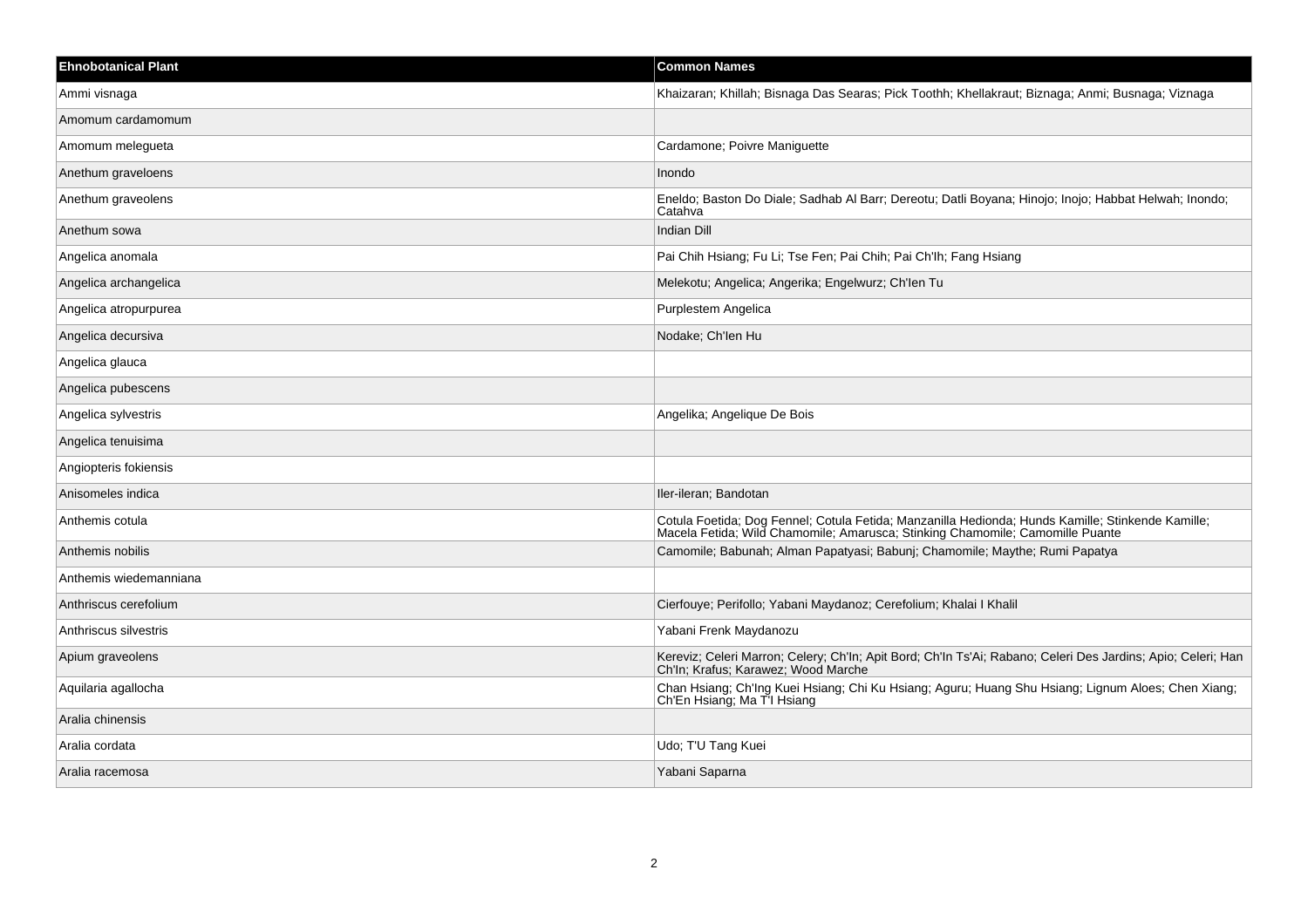| <b>Ehnobotanical Plant</b> | <b>Common Names</b>                                                                                                                                                                                 |
|----------------------------|-----------------------------------------------------------------------------------------------------------------------------------------------------------------------------------------------------|
| Arctium lappa              | Gobo; Burdock Blood; Shu Nien; Bardana; Burdock; Ta Li Tzu; Arqityon; Niu P'Ang Tzu; Waisar;<br>Dulavratotu; Niu Ts'Ai; Lampazo Mayor; Kewe; Kuang Mu Hsiang; Wu Shih                               |
| Areca catechu              | Ping Lang; Wohan; Bing Lang; Chohang; Poea; Jambe; Kramuka; Fufal Agaci; Ta Fu Tzu; Bluk; Batang<br>majang; Pinang                                                                                  |
| Arisaema triphyllum        | Arum; Indian Onion; Indian Turnip; Aronknolle                                                                                                                                                       |
| Aristolochia debilis       |                                                                                                                                                                                                     |
| Aristolochia indica        |                                                                                                                                                                                                     |
| Aristolochia mexicana      | Aristologuia                                                                                                                                                                                        |
| Aristolochia mollissima    |                                                                                                                                                                                                     |
| Aristolochia tagala        | Akar ketola hutan; Puyan; Akar ara bukit                                                                                                                                                            |
| Armoracia rusticana        | Bayirturpu; Horseradish                                                                                                                                                                             |
| Arracacia atropurpurea     |                                                                                                                                                                                                     |
| Artemisia absinthum        | Absinthe                                                                                                                                                                                            |
| Artemisia annua            | Ts'Ao Hao; Ch'Ou Hao; Huang Hua Hao; Kuso-Ninzin                                                                                                                                                    |
| Artemisia dracunculus      | Tarhun; Tagantes                                                                                                                                                                                    |
| Artemisia mendozana        |                                                                                                                                                                                                     |
| Artemisia sp               |                                                                                                                                                                                                     |
| Artemisia stelleriana      | Fan; Pai Hao; Lu                                                                                                                                                                                    |
| Artemisia tridentata       |                                                                                                                                                                                                     |
| Artemisia vulgaris         | Fleurs St Jean; Chiu Ts'Ao; Artemisa; Mugwort; I Ts'Ao; Miskotu; Ai Fu; Ai; Hiyam; Suket ganjahan; Ch'l Ai;<br>Genje jawa; Arbre Aux Cent Gouts; Chih Ts'Ao; Baru china; Armoise; Sundamala; Tzu Ai |
| Asarum blumei              |                                                                                                                                                                                                     |
| Asarum canadense           | Kanada Azarumu; Wild Ginger                                                                                                                                                                         |
| Asarum sieboldi            | Japon Azarumu; Hsi Hsin                                                                                                                                                                             |
| Asclepias tuberosa         | Pleurisy Root; Knollseidenwurzel; Knollige Seidenpflanze; Tuberous Swallowwort; Asclepiade Tubereux;<br>Knollige Schwalbenwurz; Pleurisyroot; Yanagi-Towata; Knolzijdewortel                        |
| Astragalus hamosus         | Devil'S Claws; Grainah                                                                                                                                                                              |
| Atractylis ovata           | Shu Chiu; Ts'Ang Shu                                                                                                                                                                                |
| Bambusa spinosa            | Chih Chu                                                                                                                                                                                            |
| Baphia nitida              |                                                                                                                                                                                                     |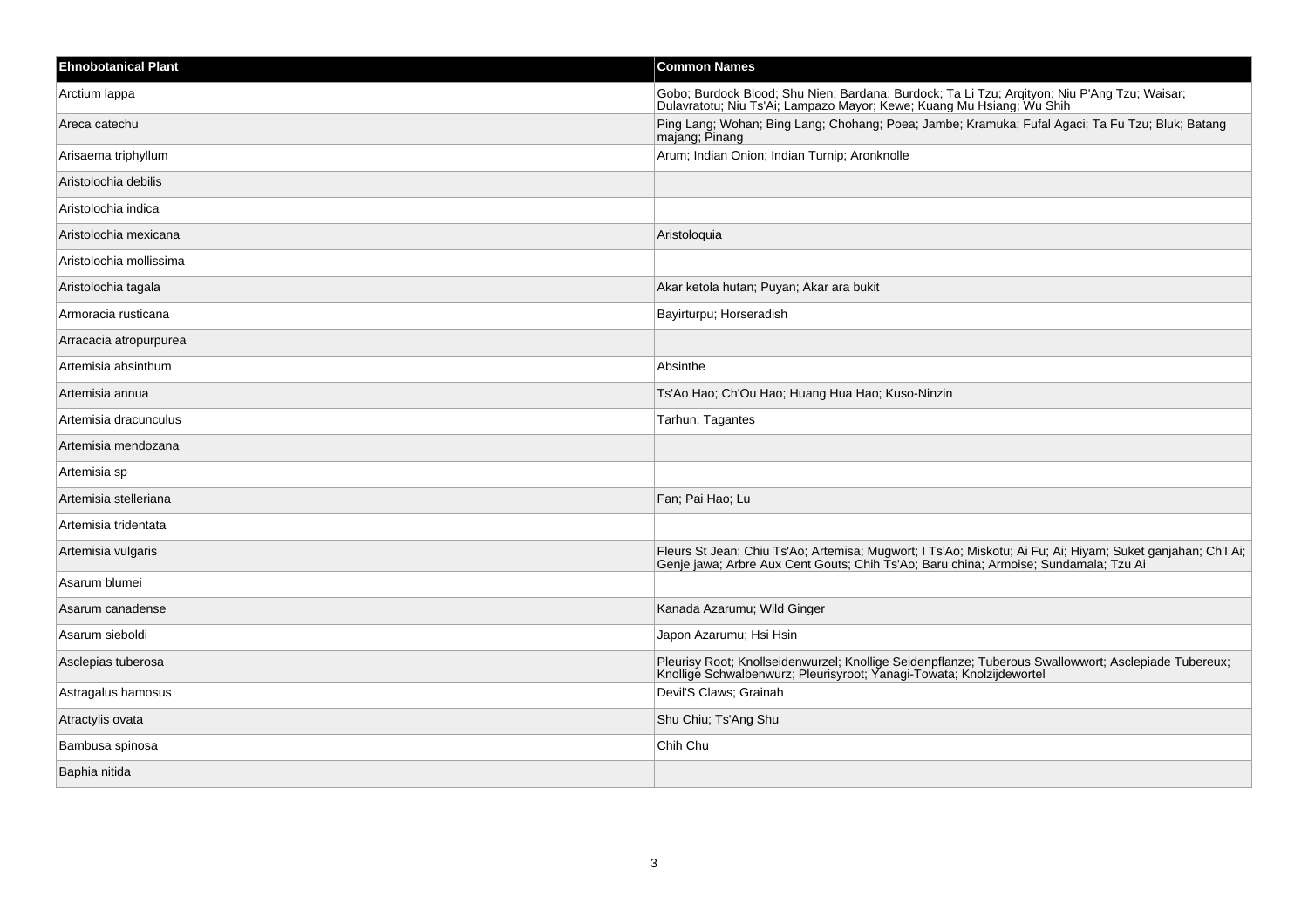| <b>Ehnobotanical Plant</b> | <b>Common Names</b>                                                                                                                                 |
|----------------------------|-----------------------------------------------------------------------------------------------------------------------------------------------------|
| Barosma betulina           | Bukko; Buko; Buchu; Bucco; Gotterstrauch; Diosme; Diosma                                                                                            |
| Barosma serratifolia       |                                                                                                                                                     |
| Belamcanda chinensis       | Hi-Ogi; She Kan; Suliga; Pokok kipas (fan plant); Semprit                                                                                           |
| Berberis lycium            | Indian Lycium                                                                                                                                       |
| Bidens pilosa              | Z'Aiguille; Saltillo; Ketul; Aceitilla; Subang puteri batek; Alfiler; Jarongan; Pau-pau pasir; Clavelito De<br>Monte; Yema De Huevo; Romerillo      |
| Boswellia carteri          | Kondor; T'len Tse Hsiang; Ju Hsiang; Hsun Lu Hsiang; Incienso; Male Incense; Mo Le Hsiang; Tu Lu<br>Hsiang; To Chia Lo Hsiang                       |
| Boswellia sp               | Fustet; Encens Male; Hsun Lu Hsiang; Clavalier; Frankincense; Wierookboom; Olibanum; Ju Hsiang; Incienso; Weihrauchbaum; Strepuledium; Olibano      |
| Botryopleuron axillare     |                                                                                                                                                     |
| Brassica campestris        | Salgam; Abura-Na; Ma Chieh; Chou                                                                                                                    |
| Brassica nigra             | Qara Khardal; Mostaza Negra; Ch'Ing Chieh; Khardal Aswad; Siyah Hardal; Mustard; Kuro-Garasi; Nware<br>Mostaude                                     |
| Bupleurum octoradiatum     | Tz'U Hu; Ch'Ai Hu                                                                                                                                   |
| Calamintha clinopodium     |                                                                                                                                                     |
| Calamintha officinalis     | Yabani Oguoltu                                                                                                                                      |
| Calamus margaritae         |                                                                                                                                                     |
| Calendula officinalis      | Aklelmulk; Tibbi Nergis; Virreina; Oqhuwan; Chin Chan Hua; Atunjaq; Mercadela; Maravilla; China;<br>Qaraqus; Calendula; To-Kinsen-Ka; Kamisha Bahar |
| Callicarpa arborea         |                                                                                                                                                     |
| Camellia sinensis          | Ch'A; An Hua Ch'A; Hsueh Ch'A; Shui Sha Lien Ch'A; Green Tea; P'U T'O Ch'A; P'U Erh Ch'A; Lo Chieh<br>Ch'A; Cay; Wu I Ch'A; Ming; Tea               |
| Campsis chinensis          |                                                                                                                                                     |
| Cananga odorata            | Ilang-Ilang; Ylang-Ylang; Kananga; Cananga                                                                                                          |
| Capsicum annuum            | Chabai achong; Filfil; Aji Dulce; Piment Doux; Pimiento; La Chiao; Kirmizi Biber                                                                    |
| Capsicum baccatum          | Piment Zouezo; Cayenne; Piment Zouezeau; Aji Montesino; Hint Biberi                                                                                 |
| Capsicum frutescens        | Filfil Darah; Sili Biberi; Chile; Pepper, Red; Piment De Cayenne                                                                                    |
| Caralluma aucheriana       |                                                                                                                                                     |
| Carpesium divaricatum      |                                                                                                                                                     |
| Carum bulbocastanum        |                                                                                                                                                     |
| Carum carvi                | Caraway; Karamankimyonu; Kexbenz; Krawyah; Hime-Uikyo; Alcaravea                                                                                    |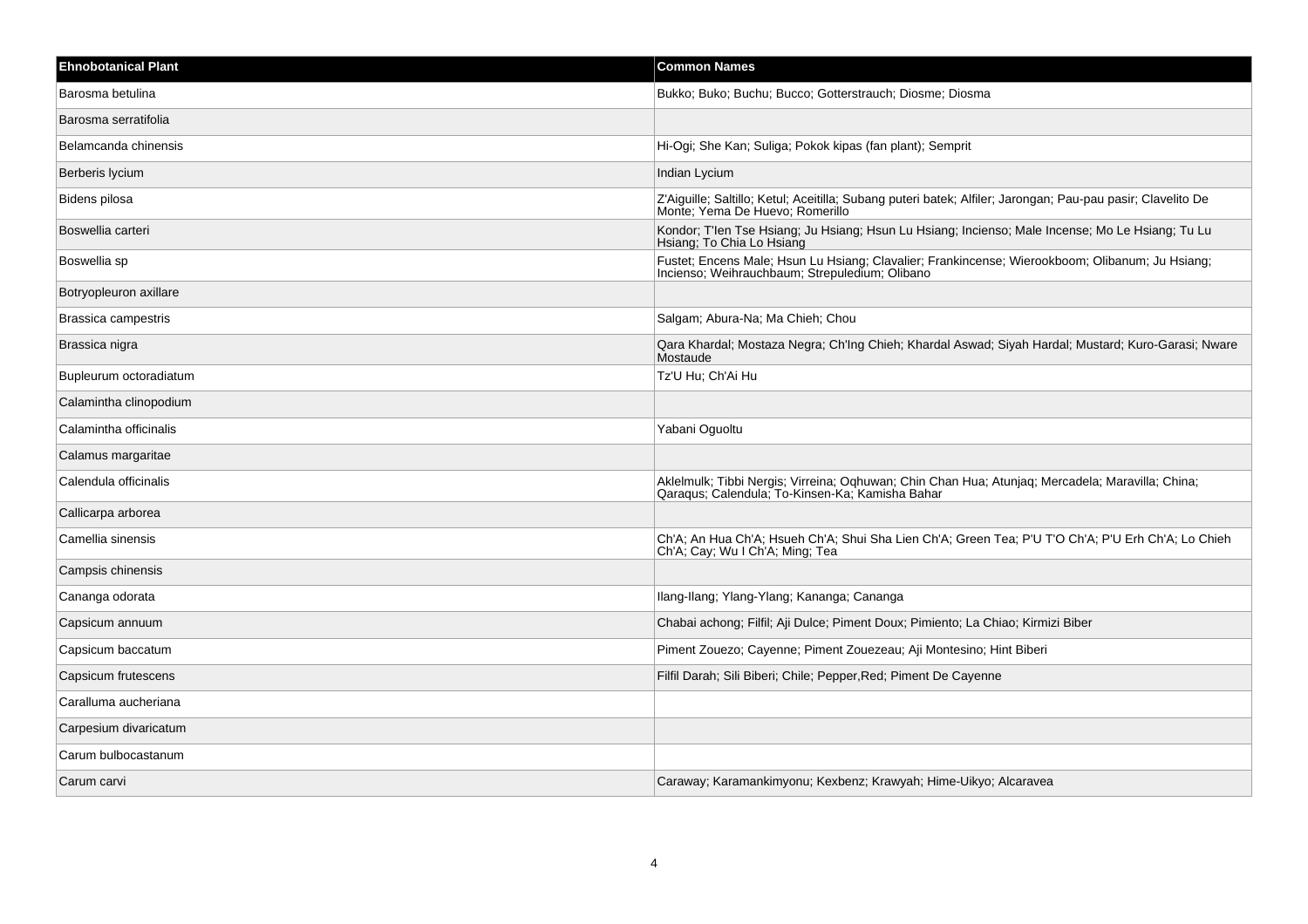| <b>Ehnobotanical Plant</b> | <b>Common Names</b>                                                                                                                                                           |
|----------------------------|-------------------------------------------------------------------------------------------------------------------------------------------------------------------------------|
| Carum copticum             | Ajowan; Oost-Indische Kummel                                                                                                                                                  |
| Cassia occidentalis        | Pois Piante; Senting; Shih Chueh Ming; Wang Chiang Nan; Khiyar Shember; Kachang kota; Menting;<br>Sinamekki; Tlalhoaxin; Kasiah                                               |
| Cedrela chinense           |                                                                                                                                                                               |
| Cedrela sinensis           | Ch'Un                                                                                                                                                                         |
| Cedrus deodara             |                                                                                                                                                                               |
| Chamaemelum nobile         | Babunnag; Baghdad Hawingi; Gula Faq                                                                                                                                           |
| Chenopodium ambrosioides   | Simon Contegras; Feuilles A Vers; L.; Pazote; Meksika Cayi; Herbe A Vers; Chenopode; Semin Contra;<br>Paico; Apasote; Semen Contra                                            |
| Chenopodium multifidum     |                                                                                                                                                                               |
| Chrysanthemum balsamita    | Tuinbalsem; Balsamite; Frauenblatt; Erba Costa; Costmary; Costum; Alecost; Menthe Coq; Tanaceto;<br>Garten Rainfarn                                                           |
| Chrysanthemum morifolium   | Kan Chu Hua; Kiku                                                                                                                                                             |
| Chrysanthemum parthenium   | Manzanilla; Amargosa; Varadika; Matricaria                                                                                                                                    |
| Cichorium endivia          | Hindiba                                                                                                                                                                       |
| Cinnamomum burmannii       | Padang Cinnamon; Padang Zimt; Kayu Manis Jawa; Java Zimt; Javanese Cinnamon; Canela                                                                                           |
| Cinnamomum camphora        | Chang; Kusu-No-Ki; Camphora; Kafur                                                                                                                                            |
| Cinnamomum cassia          | Cassia; Malabathron; Cin Tarcini; Cinnamon; Kayu manis china                                                                                                                  |
| Cinnamomum iners           | Kayu manis hutan (Wild cinnamo; Teja lawang (Clove cinnamon); Medang kemangi; Teja badak (Tapir<br>cinnamon)                                                                  |
| Cinnamomum loureirii       | Saigon Kaneel; Chin Kio Kiu; Cinnamon; Saigon Cinnamon; Saigon Zimt                                                                                                           |
| Cinnamomum tamala          | Patra                                                                                                                                                                         |
| Cinnamomum verum           | Seylan Tarcini; Tvach Bark; Kayu manis; Cinnamon; Malabathron                                                                                                                 |
| Cinnamomum zeylanicum      |                                                                                                                                                                               |
| Cirsium sinense            |                                                                                                                                                                               |
| Citrus aurantiifolia       | Numi Basra; Basra Limisi; Laimun; Lime; Agac Kavunu Agaci; Vijapura; Ben Zuhair                                                                                               |
| Citrus aurantium           | Kuang Chu; Naranja Agria; Z'Orange Sure; Oranger; Turunc; Orange; Naranja De Babor; Orange Sure;<br>Chin Ch'lu; Coolie Orange; Naranjo Amargo; Ch'Eng; Bergamot; Hua Chu Hung |
| Citrus grandis             | T'lao; Yu; Ch'Ou Ch'Eng; Pamplemousse; Pummelo; Chadiquier; Toronja; Chu Luan; Chadeque; Hu Kan;<br>Hind Limon Agaci                                                          |
| Citrus limon               | Lemon; Limonero; Lemun Hamedh; Miski; Limon; Lemun Tresh                                                                                                                      |
| Citrus reticulata          | Tran Bi; Mandarine; Kan; Chu Sha Chu                                                                                                                                          |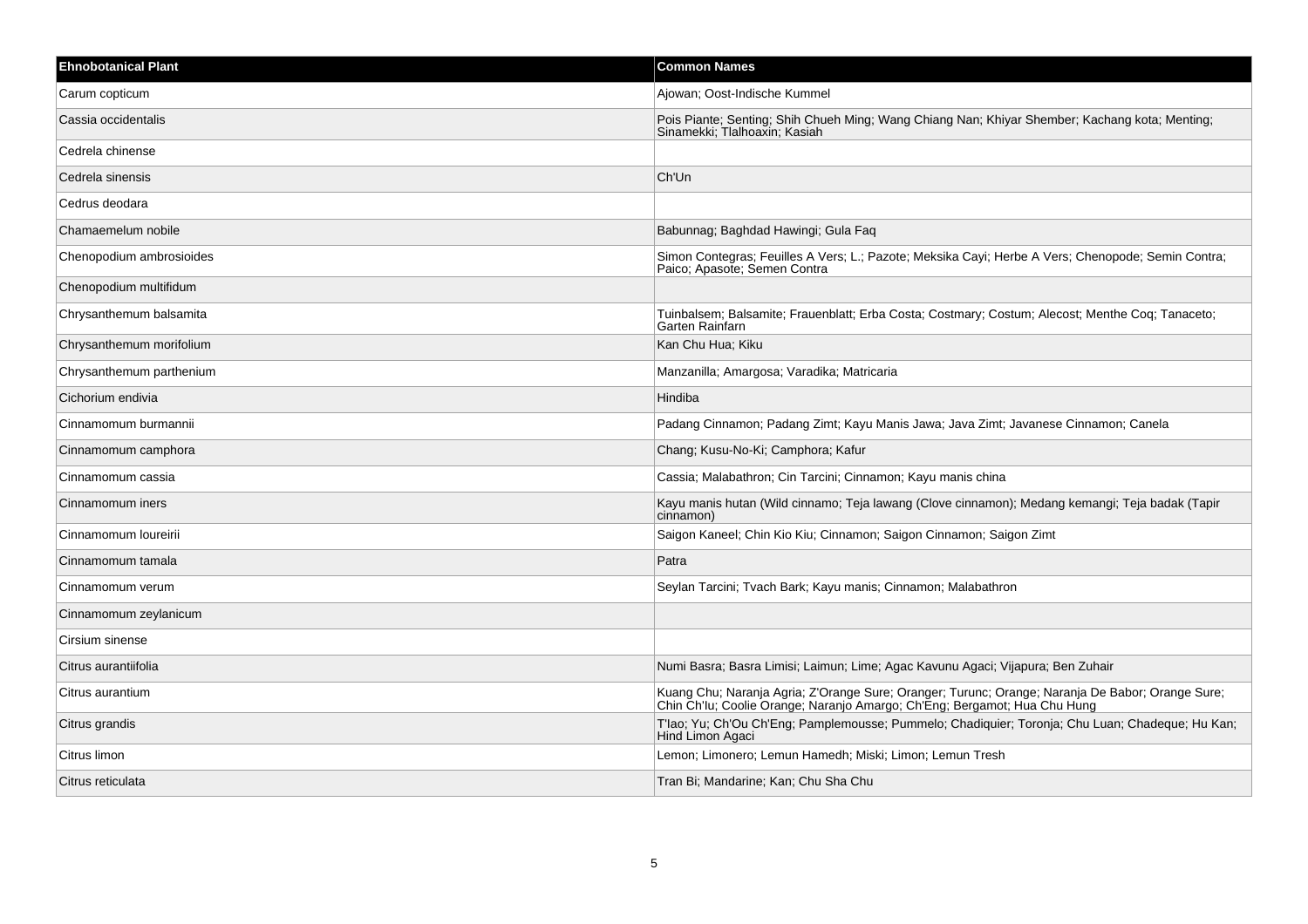| <b>Ehnobotanical Plant</b> | <b>Common Names</b>                                                                                                                                                                          |
|----------------------------|----------------------------------------------------------------------------------------------------------------------------------------------------------------------------------------------|
| Citrus sinensis            | Naranja De China; Naranjo Dulce; Z'Orange Douce; Portakal; Oranger Doux; Orange                                                                                                              |
| <b>Clematis chinensis</b>  |                                                                                                                                                                                              |
| Clematis dioica            | Liane Bon Garcon; Barbas De Chivos; Cabellos De Angel                                                                                                                                        |
| Cleome pentaphylla         | Pai Hua Ts'Ai; Yang Chio Ts'Ai; Senfkapper; Arkapushpi; Spider Flower                                                                                                                        |
| Clerodendrum bungei        |                                                                                                                                                                                              |
| Clinopodium ascendens      |                                                                                                                                                                                              |
| Cnidium monnieri           | She Ch'Uang; Hsu; Sheng Tu; Ma Ch'Uang; Tsao Chi; She Mi; Ch'Iang Mi; Hui Ch'Uang; Ssu I                                                                                                     |
| Cocculus trilobus          | Ao-Tuzura-Huzi                                                                                                                                                                               |
| Colchicum luteum           |                                                                                                                                                                                              |
| Coleus amboinicus          | Daun kuching; Membangun; Bangun-bangun; Nilam; Oreille; Hati-hati                                                                                                                            |
| Coleus aromaticus          |                                                                                                                                                                                              |
| Colocasia esculenta        | Ocumo; Yu T'Ou; T'U Chih; Sato-Imo; Yu                                                                                                                                                       |
| Commiphora mukul           | Chia Mu Yao; Guggulu                                                                                                                                                                         |
| Commiphora opobalsamum     | Balsamum; Mekke Balsam Agaci                                                                                                                                                                 |
| Coniogramme japonica       |                                                                                                                                                                                              |
| Conioselinum univittatum   | Hsi Hsiung; T'Ai Hsiung; Ma Hsien Hsiung Ch'lung; Ch'Uan Hsiung; Chiao Nao Hsiung; Ching Hsiung; Fu<br>Hsiung; Hsiang Kuo; Mi Wu                                                             |
| Corchorus capsularis       | Jut                                                                                                                                                                                          |
| Coriandrum sativum         | Penjilang; Koendoro; Kuzbarah; Dhanya; Culantro; Culantrico; Coriandrum; Yuan Sui; Kozahla; Hsiang Sui;<br>Coriander; Cilantro; Hu Sui; Ketumbar; Kisnis; Katumber; Misima-Saiko; Cilantrico |
| Corydalis ambigua          | Hsuan Hu So; Ezo-Engosaku; Yen Hu So                                                                                                                                                         |
| Costus spicatus            | Gengibre Cimarron                                                                                                                                                                            |
| Crocus sativus             | Crocus; Safran; Po Fu Lan; Fan Hung Hua; Kumkum; Koema-koema; Saffron; Sa'Faran; Azafran; Sa Fa<br>Ang; Sahuran                                                                              |
| Croton origanifolius       | Copahy                                                                                                                                                                                       |
| Cucurbita sp               |                                                                                                                                                                                              |
| Cuminum cyminum            | Kammun; Cummin; Jintan puteh; Kimyon; Cumin; Comino; Jinten puteh; Ajaji                                                                                                                     |
| Cunninghamia sinensis      | Shan; Sha Mu                                                                                                                                                                                 |
| Cupressus arizonica        |                                                                                                                                                                                              |
| Curculigo orchioides       | Poison Bulb                                                                                                                                                                                  |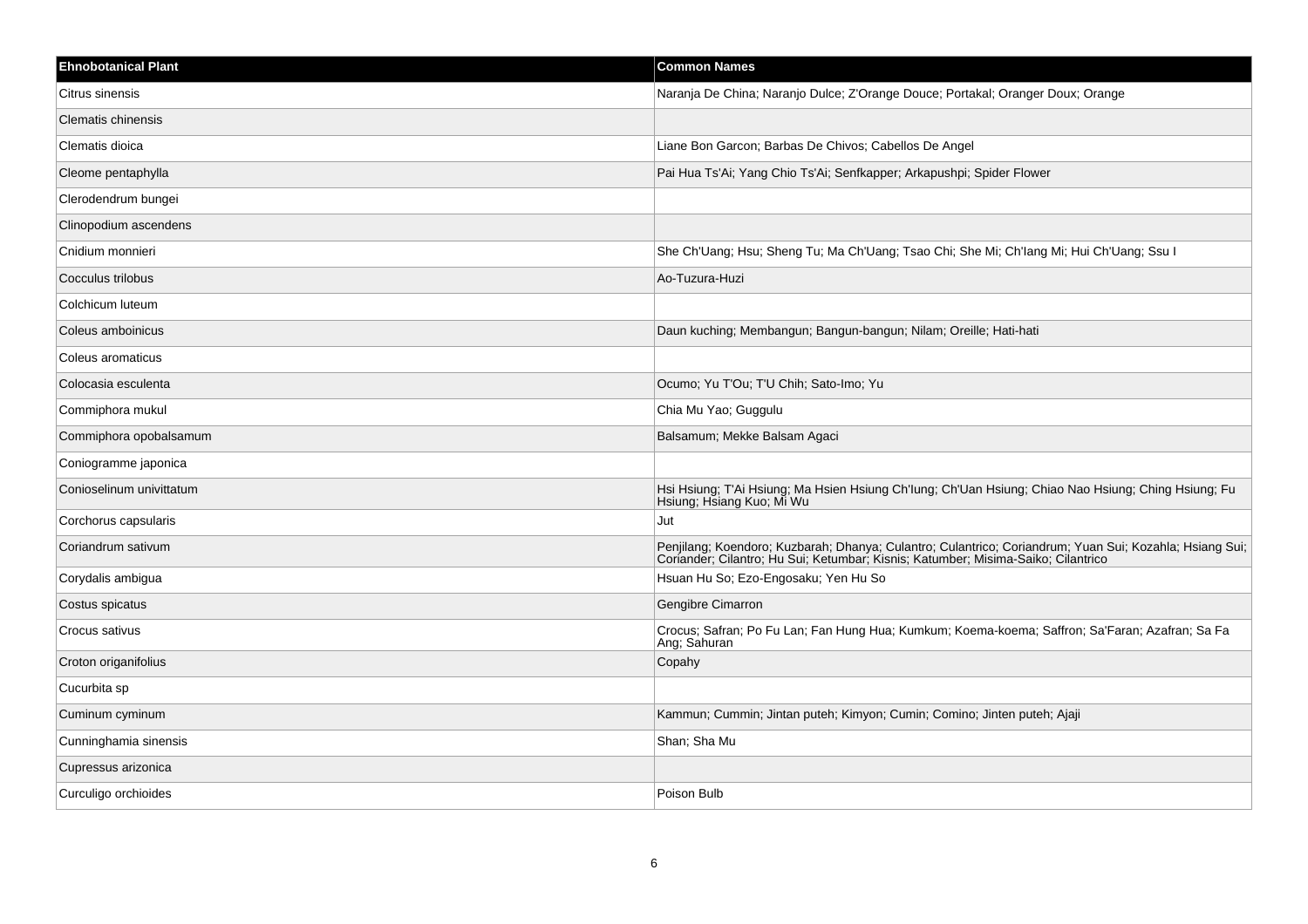| <b>Ehnobotanical Plant</b> | <b>Common Names</b>                                                                                                                                                   |
|----------------------------|-----------------------------------------------------------------------------------------------------------------------------------------------------------------------|
| Curcuma amada              |                                                                                                                                                                       |
| Curcuma aromatica          | Vanaharidra; Jangli Haldi; Wild Turmeric; Kyo-O(Haru-Ukon)                                                                                                            |
| Curcuma caesia             |                                                                                                                                                                       |
| Curcuma domestica          | Turmeric; Safran Des Indes; Safron Du Pays; Safran Du Pays; Olena; Ukon; Haridra; Kurkuma Uzum;<br>Safran De St Domingue; Yu Chin                                     |
| Curcuma zedoaria           | Temu puteh; Temu kuning (Yellow temu); E Zhu; Kunchur; Seduer; Zurumbad; Zhu                                                                                          |
| Curcuma zeodoaria          |                                                                                                                                                                       |
| Cuscuta americana          | Bejucito De Amor; L'Amaitie; Fideos; Cuscute D'Amerique; Amitie; Fideitos; Bejuco Amarillo                                                                            |
| Cuscuta europaea           | Cinsaci                                                                                                                                                               |
| Cusparia trifoliata        | Kusbaria                                                                                                                                                              |
| Cycas circinalis           | Paku gajah (Giant fern); Paku laut (Sea fern); Saba; Pakis aji; Fern Palm; Pakis dongol; Pakis badak; Pakis<br>laut (Sea fern)                                        |
| Cyclea hypoglauca          |                                                                                                                                                                       |
| Cydonia oblonga            | Membrillo; Marumero; Quince; Sfarjal; Haiwah; Wen Po; Ayva Agaci; Haiwa; Mala Citonia                                                                                 |
| Cymbopetalum penduliflorum |                                                                                                                                                                       |
| Cymbopogon citratus        | Limonotu; Sereh makan (Edible sereh); Citronelle; Sere mangat bi; Salimbata; Sere; Tapisa-pisa; Hoe<br>moeke; Serai; Citronela; Laoe wasiro; Eri makoe; Limoncillo    |
| Cymbopogon martini         | Palmaroza                                                                                                                                                             |
| Cymbopogon nardus          | Sereh wangi (Fragrant sereh); Citronnelle; Hint Zumbulu; Seriwang                                                                                                     |
| Cymbopogon schoenanthus    | Mao Ju Ma; Mao Hsiang                                                                                                                                                 |
| Cynometra americana        | Courbaril                                                                                                                                                             |
| Cyperus obtusatus          |                                                                                                                                                                       |
| Cyperus rotundus           | Hsiang Fu; Hama-Suge; Boeai; Mutha; Tage-tage; Teki; Woeta; Hsiang Fu Tzu; Musta; Topalak; Souchet;<br>Mota; So Ken Chiu; So Ts'Ao; Muskezamin; Roekoet teki; Mustaka |
| Cyperus sesquiflorus       |                                                                                                                                                                       |
| Daphnidium cubeba          | Pi Ch'Eng Ch'leh; P'l Ling Ch'leh Tzu                                                                                                                                 |
| Daucus carota              | Carot; Huang Lo Po; Havuc; Carotte; Jezar; Yarkuki; Zanahoria; Djane Racene; Hung Lo Po; Mohrrube;<br>Carrot; Hawuch; Gaizar; Hu Lo Po                                |
| Delonix elata              |                                                                                                                                                                       |
| Desmodium heterophyllum    | Ubat kayap; Rumput sisek betok; Rumput tilenga tikus; Rumput sisek nagi; Peparu bindang                                                                               |
| Desmodium tiliaefolium     |                                                                                                                                                                       |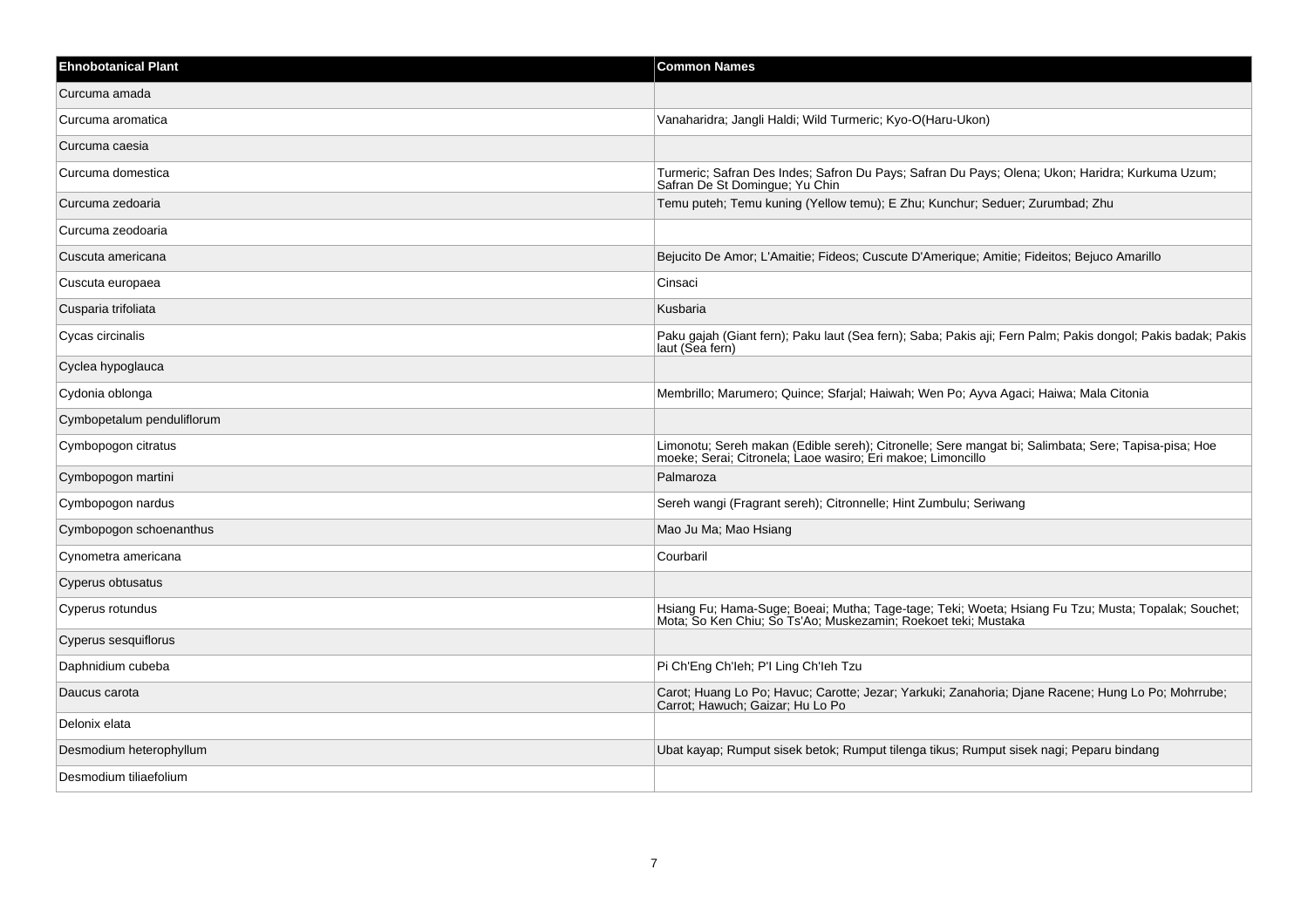| <b>Ehnobotanical Plant</b> | <b>Common Names</b>                                                                                                                                         |
|----------------------------|-------------------------------------------------------------------------------------------------------------------------------------------------------------|
| Dicliptera japonica        |                                                                                                                                                             |
| Dioscorea tokoro           | Oni-Dokoro                                                                                                                                                  |
| Dioscorea villosa          | Yabani Hindelmasi                                                                                                                                           |
| Diospyros melanoxylon      |                                                                                                                                                             |
| Dipteryx odorata           | Tonka                                                                                                                                                       |
| Dorema ammoniacum          | Ammoniak; Zuh; Cadirusagi                                                                                                                                   |
| Drimys winteri             | Aktarcin; Canelo; Winter'Sbark                                                                                                                              |
| Drynaria fortunei          |                                                                                                                                                             |
| Elatostemma umbellatum     | Ch'lh Che Shih Che                                                                                                                                          |
| Elettaria cardamomum       | Pai Tou K'Ou; Tou K'Ou; Krako; Cardamom; Ts'Ao Kuo; Kakule                                                                                                  |
| Elsholtzia cristata        | Hsiang Ju                                                                                                                                                   |
| Embelia ribes              | Birang I Kabuli; Akar kaching sula; Akar asam kubang; Vidango Kernel; False Black Pepper; Vidanga;<br>Baberang; Karkannie; Akar sulur kerang                |
| Epimedium sagittatum       | Yin Yang Huo; Hozakino-Ikari-So; Hozaki-No-Ikari-So; Hsien Ling P'I                                                                                         |
| Equisetum arvense          | Chieh Hsu Ts'Ao; Vara De Oro; Thanab Al Khail; Horsetail; Cola De Caballo; Equiseto Menor; Wen Ching;<br>Sugina; Prele; At Quyroughi; Atkuyrugu; Kilkah Asb |
| Eryngium foetidum          | Cilantro; Culantro; Chardon Etoile Puant; Cilantro Sabanero; Culantrico; Ketumbar jawa; Coulantre;<br>Panicaut Fetide; Coulante                             |
| Erythroxylum coca          | Koka; Cocaine                                                                                                                                               |
| Eugenia caryophyllata      |                                                                                                                                                             |
| Euonymus alata             |                                                                                                                                                             |
| Euphorbia hirta            | Ara tamah; Kukon-kukon; Kelusan; Milkweed; Gelang susu; Pempe; Ngonderamango; Patikan; Gendong<br>anak; Asthma Herb                                         |
| Evodia rutaecarpa          | Wu Chu Yu; Goshu                                                                                                                                            |
| Evodia ruticarpa           |                                                                                                                                                             |
| Fagopyrum esculentum       | T'len Ch'lao; Hua Ch'lao; Wu Mai; Qamh Al Baqar; Ch'lao Mai                                                                                                 |
| Fagus silvatica            | Hayo                                                                                                                                                        |
| Feronia limonia            | Kapittha                                                                                                                                                    |
| Ferula alliacea            |                                                                                                                                                             |
| Ferula assa-foetida        | Seytantersi; Silphion                                                                                                                                       |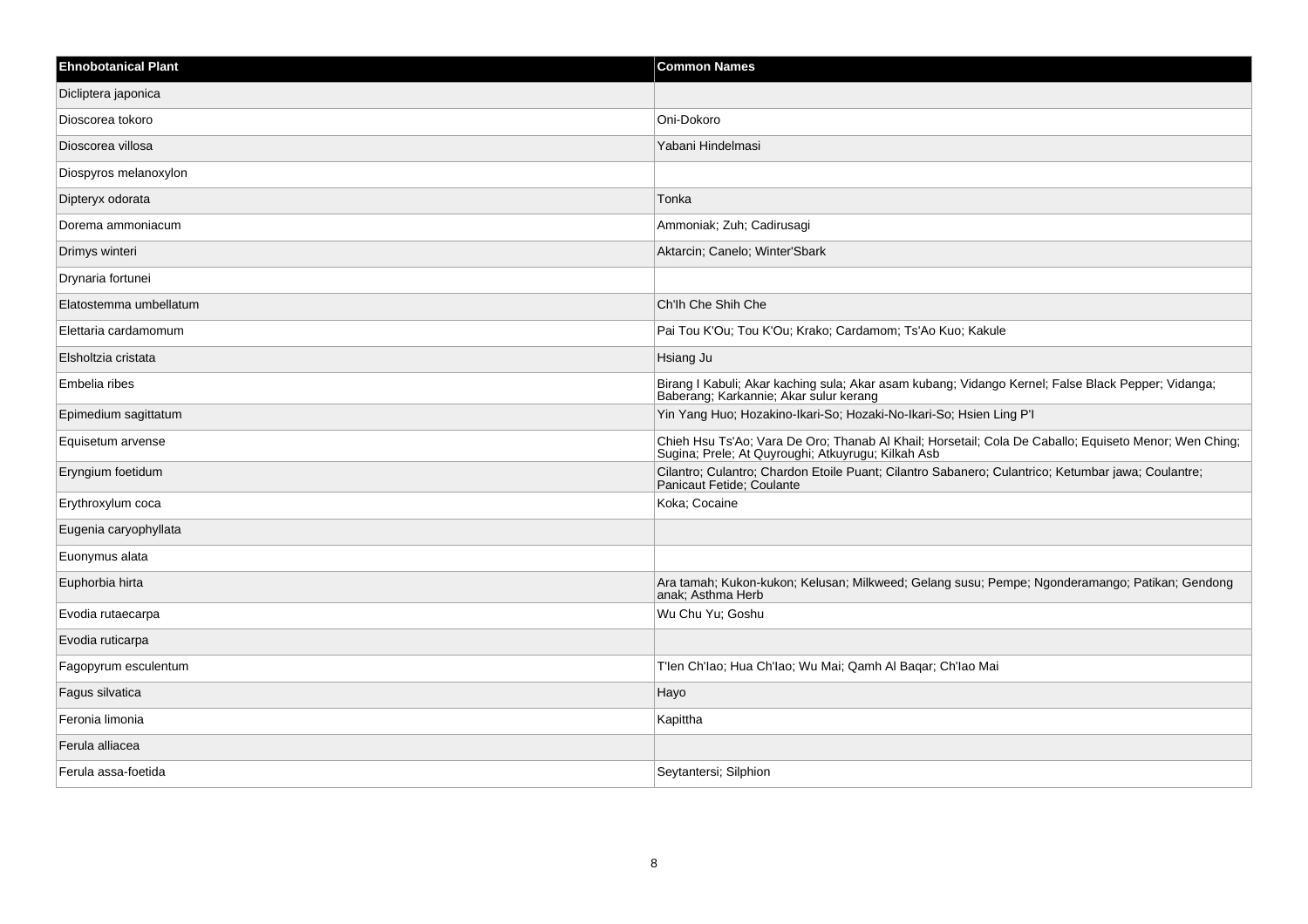| <b>Ehnobotanical Plant</b> | <b>Common Names</b>                                                                                                                                                                                                                                                  |
|----------------------------|----------------------------------------------------------------------------------------------------------------------------------------------------------------------------------------------------------------------------------------------------------------------|
| Ferula galbaniflua         | Galbanum                                                                                                                                                                                                                                                             |
| Ferula persica             |                                                                                                                                                                                                                                                                      |
| Ferula sp                  | A Wei; Yang Kuei                                                                                                                                                                                                                                                     |
| Ficus glomerata            | Gular; Ara; Loh; Lowa                                                                                                                                                                                                                                                |
| Foeniculum vulgare         | Anis Vert; Tzu Mu Lo; Rezene; Adas londa; Ama-Uikyo; Adas pedas; Anis; Fennel; Hui Hsiang Chiu; Tzu<br>Mo; Hsiao Hui Hsiang; La Nuit; Karasu-Uikyo; L'Anis; Comino; Kaneer Razbana; Uikyo; Shih Lo; Shamar;<br>Adas landi; Hinojo; Shbint; Raziyane; Finocchio Forte |
| Franseria artemisioides    |                                                                                                                                                                                                                                                                      |
| Gardenia gummifera         |                                                                                                                                                                                                                                                                      |
| Gastrodia elata            | T'len Ma; Onino-Yagara; Ch'lh Chien; Huan T'Ung Tzu                                                                                                                                                                                                                  |
| Gaultheria fragrantissima  |                                                                                                                                                                                                                                                                      |
| Gaultheria procumbens      | Kanadacayi                                                                                                                                                                                                                                                           |
| Gleditsia chinensis        | Wu Wei Tzu; Pei Wu Wei; Chao Tou T'Eng; Tsao Chia; Tzu T'Eng; T'len Ting; Tsao Chio                                                                                                                                                                                  |
| Glycine max                | Ta Tou Huang Chuen; Soya Fasulyasi; Shu; Ta Tou; Shih Tou; Huang Tou; Chiang Yu; Tou Huang; Hei<br>Tou; Jung Shu; Tou Yu; Shih Yu; Ta Tou Shih; Chiang; Tou Fu; Jen Shu; Soybean                                                                                     |
| Gnaphalium viscosum        | Camomille; Cautromile; Camomille Du Pays; Artemisa Verde                                                                                                                                                                                                             |
| Guaiacum officinale        | Guaiacum; Bois Saint; Gaiac Franc; Gaiac Officinel; Lignum Vitae; Guayak Agaci; Gaiac                                                                                                                                                                                |
| Gymnocladus chinensis      | Fei Tsao T'O; Fei Tsao Tou; Fei Tsao Ho; Fei Tsao Tzu; Fei Tsao Chia                                                                                                                                                                                                 |
| Gynandropsis pentaphylla   | Pyasya; Pai Hua Ts'Ai; Yang Chio Ts'Ai                                                                                                                                                                                                                               |
| Hedeoma pulegioides        | Amerikaans Polekruid; Pennyroyal; American Pennyroyal; Menthe Pouliot Americain; Amerikanische<br>Poleiminze                                                                                                                                                         |
| Hedychium coronarium       | Mandasoeli; Gandasuli; Gondasoeli                                                                                                                                                                                                                                    |
| Heracleum maximum          |                                                                                                                                                                                                                                                                      |
| Hymenodictyon excelsum     |                                                                                                                                                                                                                                                                      |
| Hyptis capitata            | Margarita; Oregano                                                                                                                                                                                                                                                   |
| Hyptis suaveolens          | Oregano; Melisse; Basinan; Mastranto; Lerkuing; Malbar hutan; Ajonjoli Cimarron; Sepulut; Mamajuana;<br>Selaseh hutan (Woodland basil)                                                                                                                               |
| Hyssopus officinalis       | Hastipippili; Yanagi-Hakka; Hyssop; Hisopo; Curdukotu                                                                                                                                                                                                                |
| llex cornuta               | Lao Shu Tz'U; Lao Hu Tz'U; Kou Ku; Mao Erh T'Zu; Chio Tz'U Ch'A                                                                                                                                                                                                      |
| llex pedunculosa           | Tung Ch'Ing                                                                                                                                                                                                                                                          |
| Illicium anisatum          |                                                                                                                                                                                                                                                                      |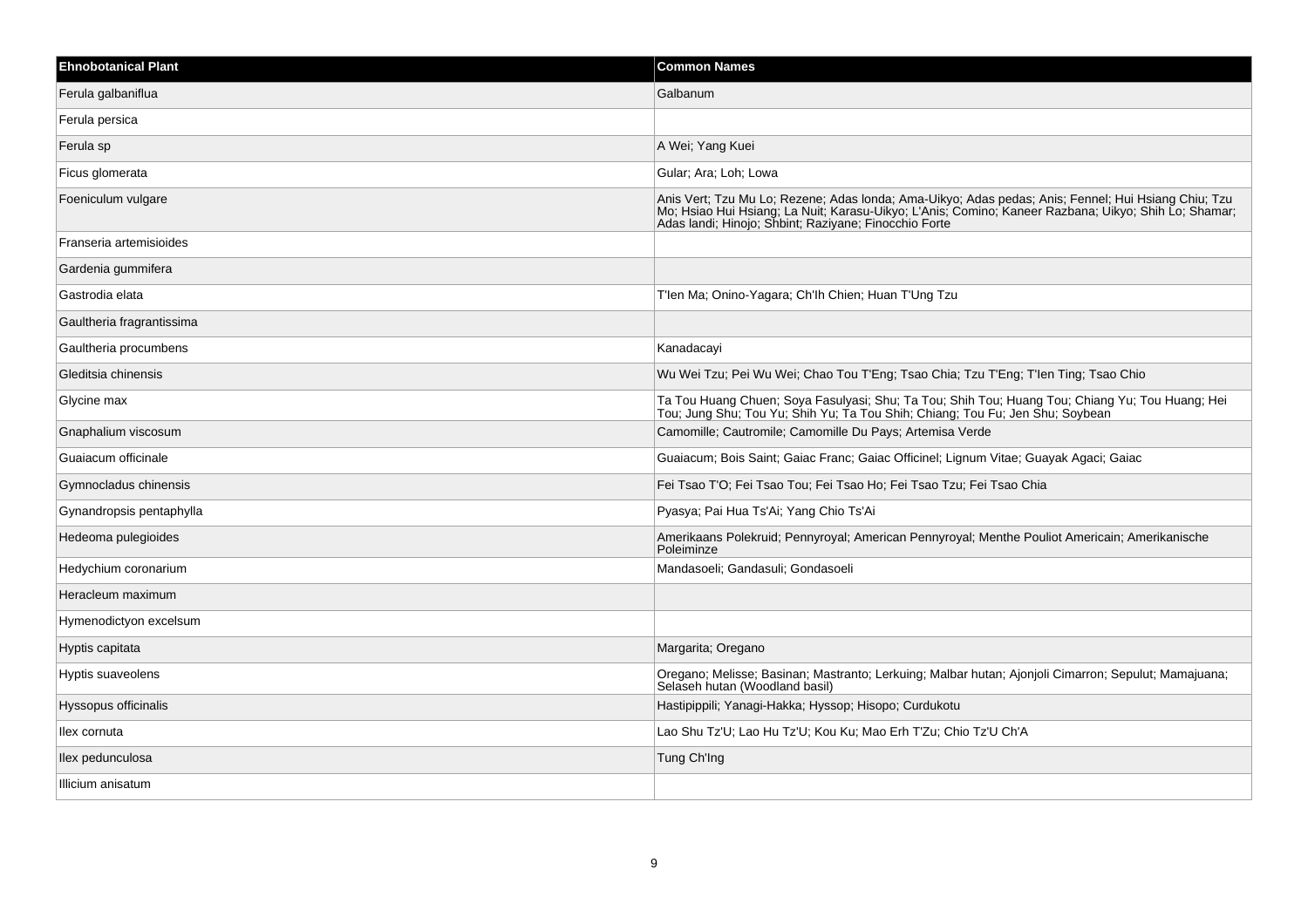| <b>Ehnobotanical Plant</b> | <b>Common Names</b>                                                                                                                                                                                                                        |
|----------------------------|--------------------------------------------------------------------------------------------------------------------------------------------------------------------------------------------------------------------------------------------|
| Illicium griffithii        |                                                                                                                                                                                                                                            |
| Illicium verum             | Pa Chio Hui Hsiang; Po Hui Hsiang; Pa Chio Yu; Yildizanasonu; Bunga lawan                                                                                                                                                                  |
| Imperatoria ostruthium     | Imparatorotu                                                                                                                                                                                                                               |
| Inula cappa                |                                                                                                                                                                                                                                            |
| Inula helenium             | Induzotu; Mu Xiang; Chin Ch'len Chu; Chin Ch'len Hua; O-Oguruma; Helenio; Enula; Hsuan Fu Hua;<br><b>Helenium</b>                                                                                                                          |
| Iris pseudoacorus          | Flower De Luce; Achorus; Sari Susen; Iris; Acoro Bastardo                                                                                                                                                                                  |
| Juniperus communis         | Ardic; A'Ra'R A'Di; Yoshu-Nezu; Enebro; Juniper; Havrest; Ardij Aghaji                                                                                                                                                                     |
| Juniperus sp               | Chiang Po Chiu; Juniper                                                                                                                                                                                                                    |
| Jussiaea suffruticosa      | Kalamenya; Lakom ayer (Water Vitis); Bujang samalam (Grown-up o'rni; Salah nyowo                                                                                                                                                           |
| Justicia gendarussa        | Ch'In Chiao                                                                                                                                                                                                                                |
| Justicia procumbens        | Chio Chuang; Ch'lh Yen Lao Mu Ts'Ao                                                                                                                                                                                                        |
| Kadsura peltigera          |                                                                                                                                                                                                                                            |
| Kaempferia galanga         | Tekoer; Chekur; Kenchur; Kumula; Chandra Mulika; Katjiwer; Chengkur; Chekor; San Nai; Shan Lai;<br>Chekur jawa; Shan Nai                                                                                                                   |
| Kaempferia pundurata       | P'Eng O Mon; Shu Yao; P'Eng O Shu                                                                                                                                                                                                          |
| Lablab purpureus           | E Mei Tou; Hyacinth Bean; Yen Li Tou; Pien Tou                                                                                                                                                                                             |
| Lactuca sativa             | Laitue Pour Tisane; Abu; Chicoree Des Jardins; Khass; Wo Chu; Laitue Alimentaire; Lettuce; Marul; Tzu<br>Chu; Wo Chu Tzu; Lechuga; Laitue; Kahu                                                                                            |
| Lantana camara             | Dona Anita; Bonbongnin; Tembelekan; Dona Sanica; Yalan Chay; Ptisoleil; Lantana; Herbe A Ronces;<br>Cariaquito Colorado, Mina Shajary; Dona Sanita; Dar Mina; Z'Herbe A Plomb; Bonbonnier; Sauge Des<br>Montagnes; Herbe A Plomb; Dona Ana |
| Laportea crenulata         |                                                                                                                                                                                                                                            |
| Laurus nobilis             | Gekkei-Zyu; Laurel; Lauri Baca; Defne                                                                                                                                                                                                      |
| Lavandula angustifolia     | Lavanta                                                                                                                                                                                                                                    |
| Lavandula latifolia        | Spike; Spik Lavendel; Lavando Spigo; Espliego; Grande Lavande; Spikenard; Alhucema; Spijk Lavendel;<br>Alfazema Brava; Alhucena; Lavande Aspic                                                                                             |
| Lavandula officinalis      |                                                                                                                                                                                                                                            |
| Lavandula stoechas         | Karabas; Cantueso; Stoechados                                                                                                                                                                                                              |
| Lepidagathis alopecuroidea |                                                                                                                                                                                                                                            |
| Lepidium virginicum        | Cresson Savane; Mastuerzo; Cresson Alenois; Cresson Danois                                                                                                                                                                                 |
| Leucaena leucocephala      | Lino Criollo; Graines De Lin; Koa Haole; Wild Tamarind                                                                                                                                                                                     |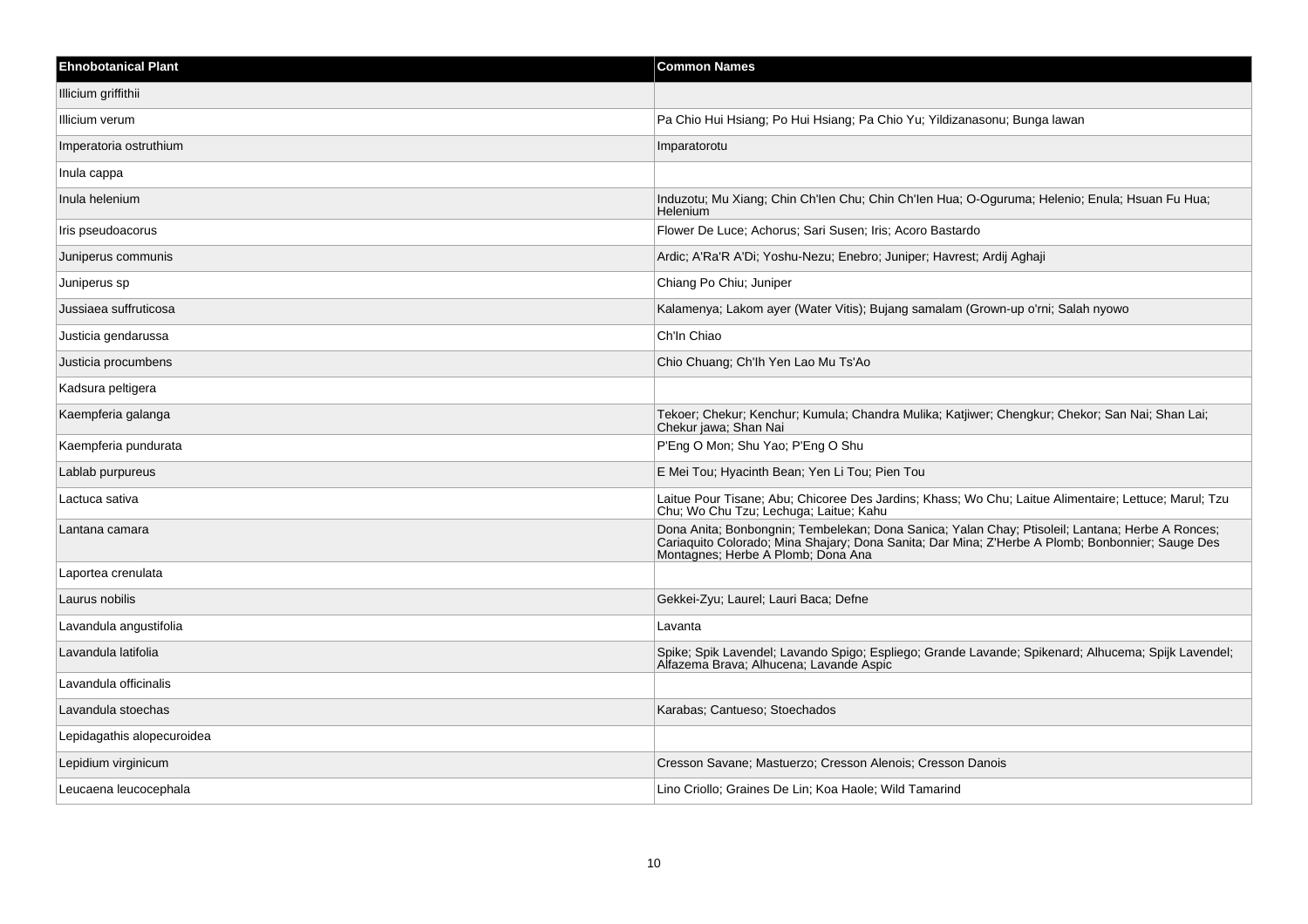| <b>Ehnobotanical Plant</b> | <b>Common Names</b>                                                                                                                                                                                  |
|----------------------------|------------------------------------------------------------------------------------------------------------------------------------------------------------------------------------------------------|
| Leucas stelligera          |                                                                                                                                                                                                      |
| Levisticum officinale      | Lubstickel; Yabani Kereviz; Lovage                                                                                                                                                                   |
| Liatris spicata            | <b>Button Snakeroot</b>                                                                                                                                                                              |
| Licaria camara             |                                                                                                                                                                                                      |
| Lilium brownii             | Pai Ho; Pai Ho Kan; Hsien Pai Ho; Chia Pai Ho; Yeh Pai Ho                                                                                                                                            |
| Lilium tigrinum            | Tekir Zambak; Chuen Tan                                                                                                                                                                              |
| Limnophila aromatica       | Rumput jari (Finger grass); Beremi; Sebueh                                                                                                                                                           |
| Limnophila indica          |                                                                                                                                                                                                      |
| Lindera glauca             | Shan Hu Chiao                                                                                                                                                                                        |
| Lindera strychnifolia      | Wu Yao; Tendai-Uyaku                                                                                                                                                                                 |
| Lippia citriodora          | Lipia                                                                                                                                                                                                |
| Liquidambar styraciflua    | Sweetgum Tree; Xochiocotzoquahuitl; Amberboom; American Styrax; Amerikaanse Styrax; Amerikanischer<br>Styraxbaum                                                                                     |
| Lophanthus rugosus         | Ho Hsiang                                                                                                                                                                                            |
| Lophatherum gracile        | Sasa-Kusa; Tan Chu; Rumput kelurut (Chancre grass)                                                                                                                                                   |
| Lotus corniculatus         | Pai Mai Ken; Birdsfoot Trefoil; Cuernecillo                                                                                                                                                          |
| Luffa aegyptiaca           | Servilleta Del Pobre; Liane Torchon; Pu Kua; Torchon; Lifka; T'len Lo; Ssu Kua; Serviette Des Pauvres;<br>T'len Ssu Kua; Musu; Leaf; Man Kua                                                         |
| Luffa cylindrica           | Bestru; Hetima; Ketola; Pipengaille                                                                                                                                                                  |
| Lupinus albus              | Beyaz Acibakla; Lupino                                                                                                                                                                               |
| Lycopodium cernuum         | Paku serani (Portuguese fern); Rumput kenarus; L.; Sarang baganding; Rumput serani (Portuguese gras;<br>Daoen rairai                                                                                 |
| Lycopodium clavatum        | Licopodio; Hikage-No-Kazura; Kurtpencesi; Musco Clavato; Lycopode                                                                                                                                    |
| Lysimachia paridiformis    |                                                                                                                                                                                                      |
| Macleaya cordata           | Takeni-Gusa                                                                                                                                                                                          |
| Madhuca butyracea          |                                                                                                                                                                                                      |
| Madhuca latifolia          |                                                                                                                                                                                                      |
| Madhuca longifolia         | <b>Mowra Butter</b>                                                                                                                                                                                  |
| Malus sylvestris           | Lin Ch'In; Saio; Apple; Sufferjang; Malum; Manzano; Maschanzkerapfel; Tuffah; Alma; Lai Ch'In; Pomme<br>De France; Pomi; Appelboom; Pommier; Manzana; Pomme; Appleseed; Nai; Hua Hung; Pomme D'Arbre |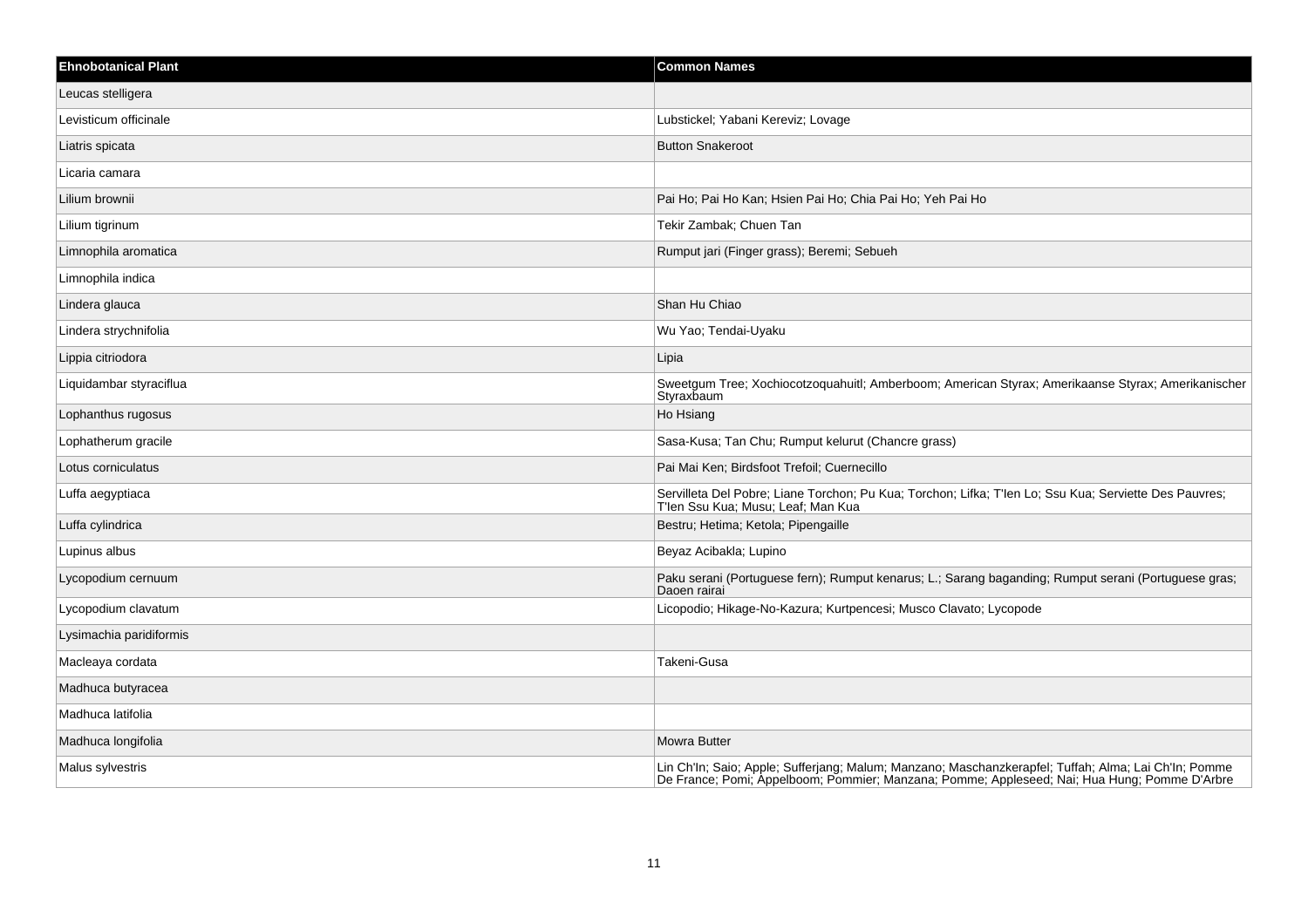| <b>Ehnobotanical Plant</b> | <b>Common Names</b>                                                                                                                                                                                                                                                                                                                                          |
|----------------------------|--------------------------------------------------------------------------------------------------------------------------------------------------------------------------------------------------------------------------------------------------------------------------------------------------------------------------------------------------------------|
| Mammea longifolia          |                                                                                                                                                                                                                                                                                                                                                              |
| Manfreda virginica         |                                                                                                                                                                                                                                                                                                                                                              |
| Marrubium vulgare          | Niga-Hakka; Hashishat Al Kalib; Horehound; Hoarhound; Itsinegiotu; Marrubio; Qutainah                                                                                                                                                                                                                                                                        |
| Matricaria chamomilla      | Chamomile; Kami-Ture; Papatya; Amerale; Babunnej; Manzanilla; Bayboon; Manzanilla Dulce; Camomile                                                                                                                                                                                                                                                            |
| Matricaria discoidea       | Kopf Kamille; Pineapple Weed                                                                                                                                                                                                                                                                                                                                 |
| Melaleuca leucadendron     | Gelam; Kayu puteh (White wood); Cayeput; Kajeput; Cajeput; Cajeput Tree                                                                                                                                                                                                                                                                                      |
| Melilotus arvensis         | Ling Ling Hsiang; Hsun Ts'Ao                                                                                                                                                                                                                                                                                                                                 |
| Melilotus officinalis      | Yellow Sweetclover; Nifal; Hindigug; Meliloto; Iklil El Malik; Seiyo-Ebira-Hagi; Kokulu Yonca; Mirliro                                                                                                                                                                                                                                                       |
| Melissa officinalis        | Kovanutu; Toronjil; Tronjan; Ogulotu; Cytria; Seiyo-Yama-Hakka; Lemonbalm; Common Balm; Hashishat Al<br>Nahil                                                                                                                                                                                                                                                |
| Melothria maderaspatana    |                                                                                                                                                                                                                                                                                                                                                              |
| Mentha aquatica            | Horsemint; Su Nanesi; Bergamot Mint                                                                                                                                                                                                                                                                                                                          |
| Mentha arvensis            | Po Ho; Fan Ho; Hakka; Bo He; Betch Di Coq                                                                                                                                                                                                                                                                                                                    |
| Mentha citrata             |                                                                                                                                                                                                                                                                                                                                                              |
| Mentha crispata            | Curly Mint; Kruizemunt; Krauseminze                                                                                                                                                                                                                                                                                                                          |
| Mentha longifolia          | Horsemint; Yabani Nane; Na'Na'                                                                                                                                                                                                                                                                                                                               |
| Mentha piperita            | Peppermint; Mentha Montana; Menthe; Nane; Menta                                                                                                                                                                                                                                                                                                              |
| Mentha pulegium            | Yarpuz; Poleo; European Pennyroyal                                                                                                                                                                                                                                                                                                                           |
| Mentha sativa              | Hierba Buena; Na'Na                                                                                                                                                                                                                                                                                                                                          |
| Mentha spicata             | Spearmint: Yerba Buena; Mint                                                                                                                                                                                                                                                                                                                                 |
| Mentha viridis             | Adi Nane; Midori-Hakka                                                                                                                                                                                                                                                                                                                                       |
| Meriandra bengalensis      |                                                                                                                                                                                                                                                                                                                                                              |
| Meum athamanticum          | Ayi Raziyanesi; Meo; Afrika Egreltisi; Signel; Bearwort                                                                                                                                                                                                                                                                                                      |
| Micromeria capitellata     |                                                                                                                                                                                                                                                                                                                                                              |
| Mirabilis jalapa           | Gecesefase; Belle De Nuit Blanche; Lala A'Bbas; Buenas Tardes; Kembang pukul empat (4:00 flbd; Noche<br>Buena; Belle De Nuit Rose; Gulabbas; Kederat; Four O'Clock; Maravilla; Geje Safa; Jalap; Four-O'Clock;<br>Dondiego De Noche; Kembang pagi sore; Nodja; Bunga pukul empat (4:00 flower; Ubat jerawat; Segerat;<br>Tzu Mo Li; Heft Reng; Belle De Nuit |
| Momordica charantia        | Peria; K'U Kua; Sorci; Kerela; A'Jayib Al Maasi; Melao De Sao Caetano; Lai P'U T'Ao; Pare; Periok;<br>Sorossies; Ejinrin; Salsamino; Gule Khandan; Chin Li Chih; Sorossie; Assorossie; Balsampear; Balsam<br>Apple; Sorossi; Peria laut                                                                                                                      |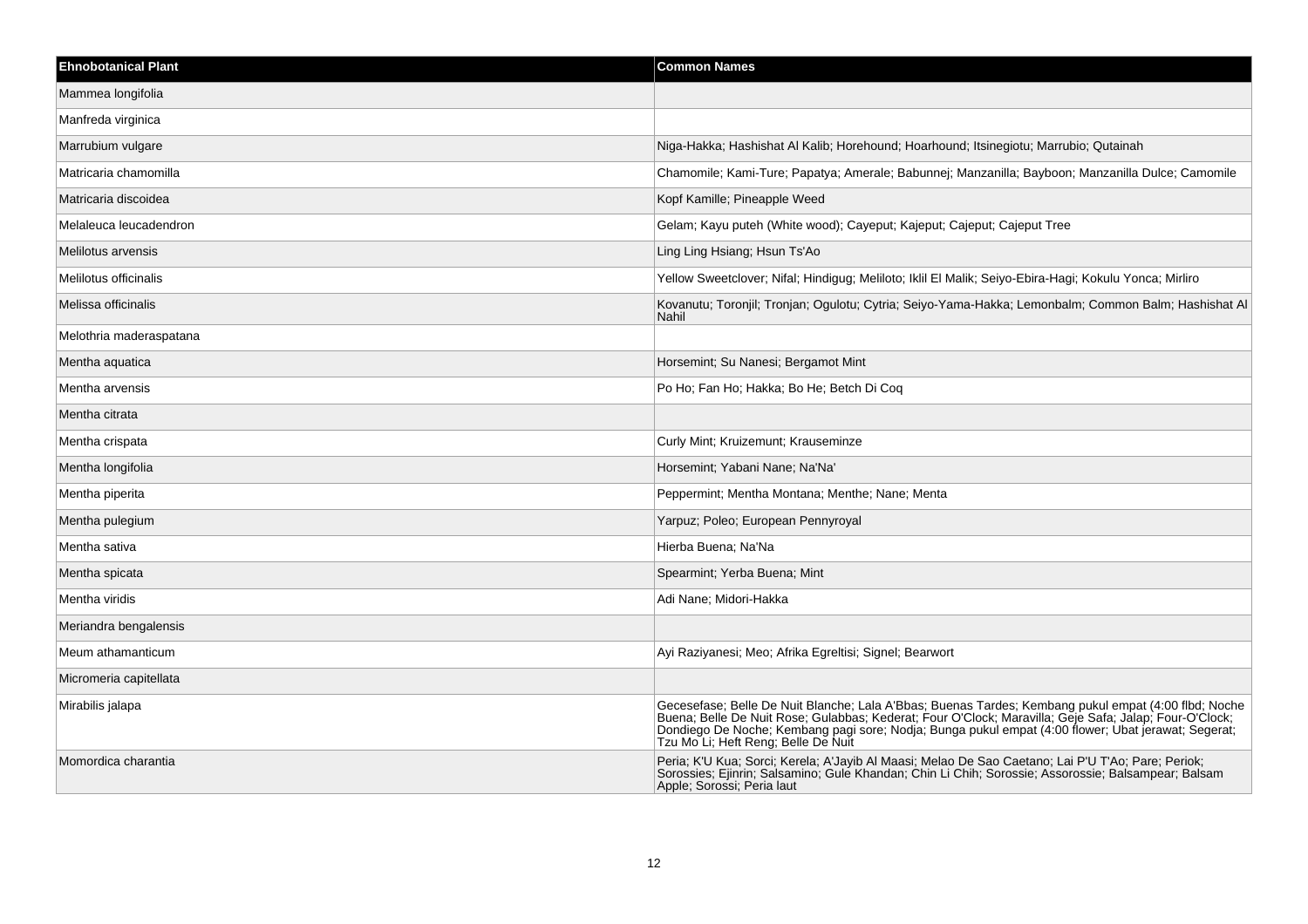| <b>Ehnobotanical Plant</b> | <b>Common Names</b>                                                                                                                                                                                                                                                         |
|----------------------------|-----------------------------------------------------------------------------------------------------------------------------------------------------------------------------------------------------------------------------------------------------------------------------|
| Monarda didyma             | Scarlet Monarda; Scharlakenrode Monarde; Oswego Tea; Monarde Tee; Monarde Ecarlate;<br>Pennsylvanische Thee; Bee Balm; The D'Oswego; Beebalm                                                                                                                                |
| Monarda fistulosa          | Yaguruma-Kakko; Horsemint                                                                                                                                                                                                                                                   |
| Monarda punctata           | Monarda; American Horesmint; American Horsemint; Spotted Beebalm; Spotted Bee Balm; Manarde<br>Ponctuee                                                                                                                                                                     |
| Mosla grosseserrata        | Ch'Ou Su; Chi Ning; Ch'Ing Pai Su                                                                                                                                                                                                                                           |
| Mosla punctata             | Shih Chi Ning                                                                                                                                                                                                                                                               |
| Mukia scabrella            |                                                                                                                                                                                                                                                                             |
| Murraya koenigii           |                                                                                                                                                                                                                                                                             |
| Musa paradisiaca           | Niu Ju Chiao; Horse Banana; Cambur; Pan Chiao; Banane Corne; Rulo; Kan Chiao; Tan P'Ing Chiao;<br>Chiao Yu; Moz; Mei Jen Chiao; Plantain; Platano; Ya Chiao; Fo Shou Chiao; Figue; Banane Grosse Botte;<br>Chi Tzu Chiao; Bananier; Banana; Bananeira De S Tome; Shui Chiao |
| Myrica esculenta           |                                                                                                                                                                                                                                                                             |
| Myrica rubra               | Yang Mei; Chiu Tzu                                                                                                                                                                                                                                                          |
| Myristica fragrans         | Mace; Nutmeg; Buah pala; Muscade; Kembang pala diluar; Notenmuskaatboom; Jou Kuo; Kucuk<br>Hindistancevizi Ag; Nuez Moscada; Jou Tou K'Ou; Noix De Muscade; Jou Tou Hua; Jou Kou Hua; Nux<br>Moschata                                                                       |
| Myrrhis odorata            | Myrrh; Holy Grass; Sweet Cicely; Cerfeuil Musque; Spansk Korvel; Finocchiella; Spanische Sussdolde;<br>Roomse Kervel; Perifolio                                                                                                                                             |
| Myrtus communis            | Ass: Yas: Mersin: Murt: Lampsana: Arrayan: Myrtle: As: Murtek                                                                                                                                                                                                               |
| Nardostachys jatamansi     | Hint Sumbulu; K'U Mi Ch'E; Jatamansi; Mansi; Nard; Kan Sung Hsiang                                                                                                                                                                                                          |
| Nepeta cataria             | Catnip; Nepeta; Inu-Hakka(Tikuma-Hakka); Nebeda; Yalanci Kediotu                                                                                                                                                                                                            |
| Nephelium lappaceum        | Shao Tzu; Tanggun; Rambutan                                                                                                                                                                                                                                                 |
| Nigella damascena          | Sam Corekotu; Git; Aranuela                                                                                                                                                                                                                                                 |
| Nigella sativa             | Black Cumin; Cummin, Black; Ajenuz; Corekotu; Habbat Soda                                                                                                                                                                                                                   |
| Ocimum americanum          | <b>Basilic</b>                                                                                                                                                                                                                                                              |
| Ocimum basilicum           | Lo Le; I Tzu Ts'Ao; Basil; Chiu Ts'Eng T'A; Selaseh jantan; Chahchabram; Hsiang Ts'Ai; Selaseh hitam; Ai<br>K'Ang; Feslegen; Basilicon; Raihan Al Malik; Selaseh; Albahaca; Me-Boki; Basilic; Selasih; Rainan;<br>Raihana                                                   |
| Ocimum micranthum          | Albahaca; Atiyayo                                                                                                                                                                                                                                                           |
| Oenanthe phellandrium      | Finocchio; Su Raziyanesi; Fennel, Water; Felandrio                                                                                                                                                                                                                          |
| Onosma echioides           | Orcaneta Amarilla                                                                                                                                                                                                                                                           |
| Origanum dictamnus         | Mangirotu; Dittany                                                                                                                                                                                                                                                          |
| Origanum hortensis         | Sweet Majoram                                                                                                                                                                                                                                                               |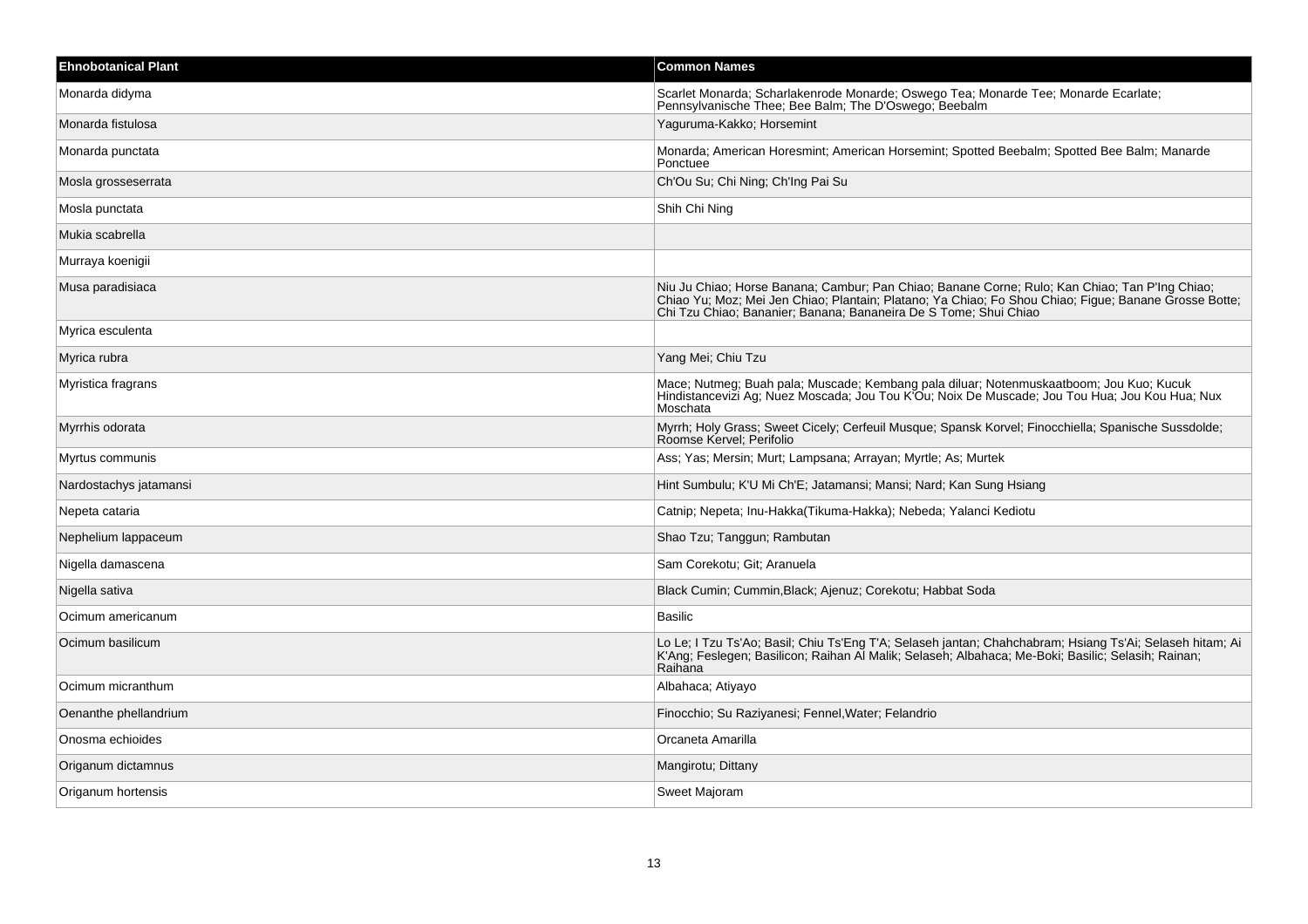| <b>Ehnobotanical Plant</b> | <b>Common Names</b>                                                                                                                                                               |
|----------------------------|-----------------------------------------------------------------------------------------------------------------------------------------------------------------------------------|
| Origanum majorana          | Mayorana-So; Marjolaine; Mayorana; Marjoram; Mercenkosk; Origanium                                                                                                                |
| Origanum vulgare           | Oregano; Marjoram, Wild; Adi Mercankosk; Oregano De Espana; Raihana Kiwilka; Marjolaine; Pot<br>Marjoram; Raihan Jabaili                                                          |
| Osmorhiza claytoni         |                                                                                                                                                                                   |
| Osmorhiza longistylis      |                                                                                                                                                                                   |
| Paederia foetida           | Daun kentut; Kesimbukan; Ch'lao Piao; Nu Ch'lng; Akar sekentut; Kasembukan                                                                                                        |
| Paederia scandens          |                                                                                                                                                                                   |
| Panax pseudoginseng        |                                                                                                                                                                                   |
| Papaver somniferum         | Madat; Ya P'len; O Fang; Yu Mi; Tengkoh; Gelinjik; Adormidera; O Fu Jung; Opium; Opium Poppy;<br>Adormidero; Hashas; Poppy; Poppy, Opium; Kheshkhash Abu Al Noum; Chandu; O P'len |
| Parabarium micranthus      |                                                                                                                                                                                   |
| Parthenium hysterophorus   | Balai Amer; Feuilles Bouton; Baille Lame; Absinthe Marron; Friega Platos; Absynthe Batarde; Escoba De<br>Puerco: Parthene Multifide: Escoba Amarga: Yerba Amarga: Escobita Amarga |
| Passiflora murucuja        | Liane Calecon; Calzoncillo; Liane A Calecon                                                                                                                                       |
| Pastinaca sativa           | Parsnip, Wild; Chirivia; Celeri Marron; Persil Marron; Parsnip                                                                                                                    |
| Pedicularis sceptrum       | O Hao; Lin Hao                                                                                                                                                                    |
| Perilla frutescens         | Tsu Su: Pai Su: Kuei Jen                                                                                                                                                          |
| Persea americana           | Aguacate; Abokado; Avocado; Perse Agaci; Avocat; Avocatier; Paltas; Zaboca                                                                                                        |
| Petroselinum crispum       | Persil Vert; Persil; Parsley; Perejil; Maydanoz                                                                                                                                   |
| Peucedanum decursivum      | Tu Huo; Ch'len Hu; Tu Yao Ts'Ao; Ch'lang Huo                                                                                                                                      |
| Peucedanum grande          |                                                                                                                                                                                   |
| Peucedanum pracruptorum    |                                                                                                                                                                                   |
| Phaseolus vulgaris         | Haricots Verts; Fasulye; Pois Rouge; Judia; Great Bean; Bean                                                                                                                      |
| Phyla nodiflora            | Fleurs La Cigale; Fleur De Cigale; Orozus De Monte; Fleur La Cigale; Yerba De Jicotea; Orozus                                                                                     |
| Phyllanthus epiphyllanthus |                                                                                                                                                                                   |
| Phyllanthus niruri         | Dukong anak (Child pick-a-back; Rami buah; Derriere Dos; Des Dos; Quinina Criolla; Meniran; Feuilles La<br>Fievre; Turi hutan; Tamalaka; Derriere-Dos; Memeniran                  |
| Pimenta dioica             | Nelkenpfeffer; Pimenta; Allspice; Yenibahar                                                                                                                                       |
| Pimenta officinalis        |                                                                                                                                                                                   |
| Pimenta racemosa           | Bayrumtree; Cinnamon, Wild; Bois Bay Rhum                                                                                                                                         |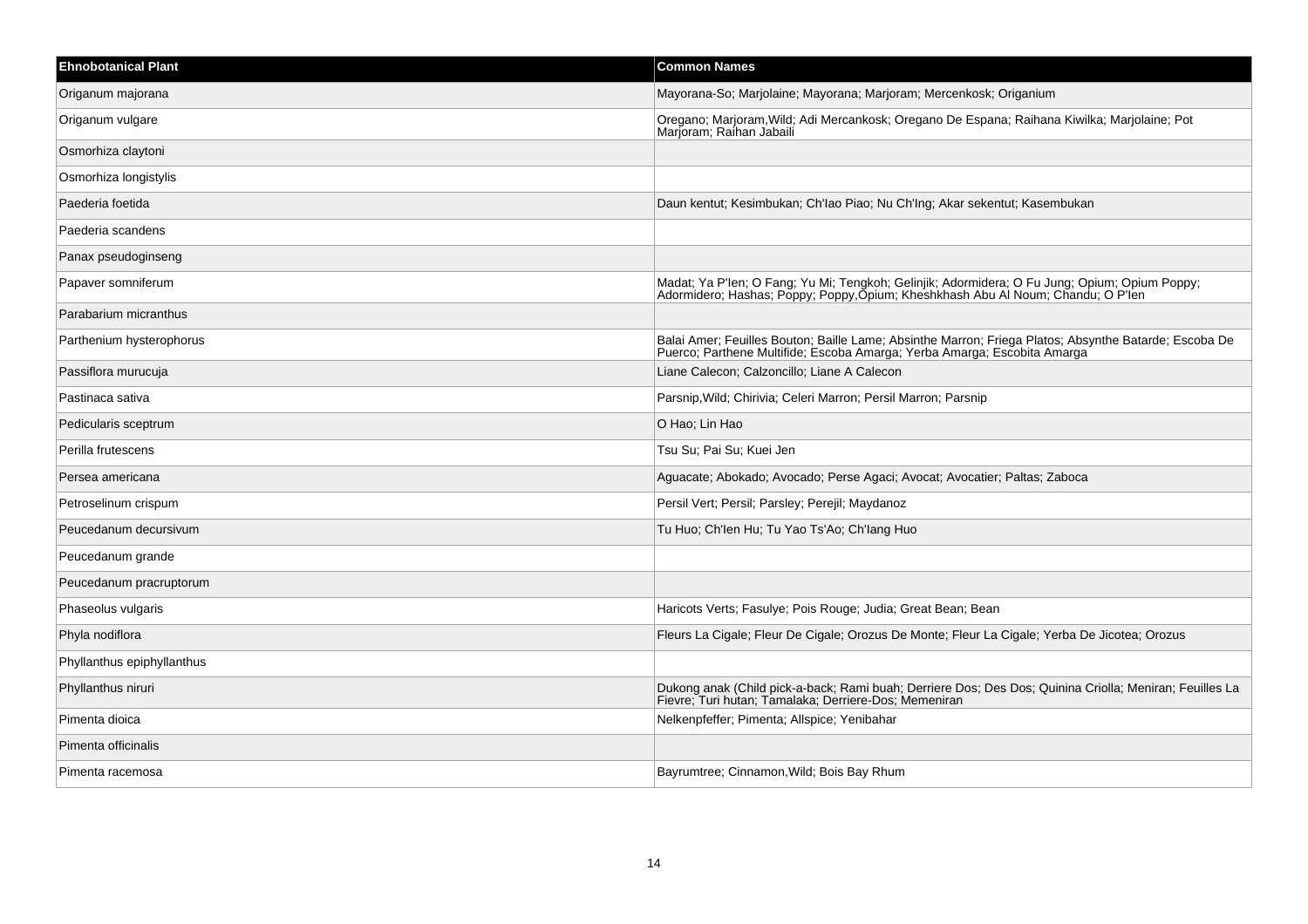| <b>Ehnobotanical Plant</b> | <b>Common Names</b>                                                                                                                                                                                      |
|----------------------------|----------------------------------------------------------------------------------------------------------------------------------------------------------------------------------------------------------|
| Pimpinella anisum          | Huai Hsiang; Anis; Anasur; Anisu; Anisun; Anise; Jintan mantis; Huei Hsiang; Anason; Pa Yueh Chu;<br>Raziyana                                                                                            |
| Pimpinella diversifolia    |                                                                                                                                                                                                          |
| Pimpinella saxifraga       | Burnet Saxifrage; Pinpinera; Kucuk Pimpinella; Pimpinela Blanca; Pate Di Gate; Black Caraway                                                                                                             |
| Pinanga dicksonii          | Kondapake                                                                                                                                                                                                |
| Pinus gerardiana           |                                                                                                                                                                                                          |
| Pinus palustris            | Sarala; Longleaf Pine                                                                                                                                                                                    |
| Pinus roxburghii           | Sarala                                                                                                                                                                                                   |
| Pinus sp                   | Sung Hsiang; Sung Chieh; Pine; Sung Hua; Sung Chieh Chiu; Sung Yeh Chiu; Sung Huang                                                                                                                      |
| Piper amalago              | Anis Marron; Anisette; Feuilles Noyaux; Guayuyo; Bois Noyaux; Anis Des Bois                                                                                                                              |
| Piper betel                | Phlu; Fu Ya T'U Lu T'Eng; Chu Chiang; Lu Yu; Betel; T'U Pi Po; Tambul; Sirih                                                                                                                             |
| Piper betle                | Suruh; Bodeh; Sireh; Sibiroah; Kinma; Sirih                                                                                                                                                              |
| Piper borbonesnse          |                                                                                                                                                                                                          |
| Piper clusii               |                                                                                                                                                                                                          |
| Piper cubeba               | Kemekus; Cubeb; Chabai berekur; Temoekoes; Temekus; Chabai ekur; Lada ekur; Kubabe                                                                                                                       |
| Piper guineense            | Ashanti Pepper                                                                                                                                                                                           |
| Piper longum               | Uzun Biber; Pepper, Long; Pi P'O Mu; Long Pepper; Pi Po                                                                                                                                                  |
| Piper marginatum           |                                                                                                                                                                                                          |
| Piper medium               | <b>Bois Novaux</b>                                                                                                                                                                                       |
| Piper nigrum               | Hu Chiao; White Peppercorn; Lada sula (Decorticated pepper; Maricha; Pepper; Lada puteh (White<br>pepper); Wei Fu Chic; Kosho; Black Pepper; Lada hitam (Black pepper); Pfeffer; Karabiber; Pepper,Black |
| Piper pedicellosum         |                                                                                                                                                                                                          |
| Piper retrofractum         | Chabe alas; Chabai jawa (Java long pepper); Vahl; Chabe sula; Javanese Long Pepper; Chabean; Lada<br>panjang (Long pepper); Longpepper, Java                                                             |
| Piper sumatranum           |                                                                                                                                                                                                          |
| Piper sylvaticum           |                                                                                                                                                                                                          |
| Pistacia integerrima       |                                                                                                                                                                                                          |
| Pistacia lentiscus         | Mastic Resin; Mastich; Mastiche; Sakiz Agaci; Egyptian Mastich; Lentiscus; Masticke; Pistache; Mastix;<br>Almaciga; Lentisco; Lentisk; Masticum; Mastic; Schinos                                         |
| Platycodon grandiflorum    | Kikyoo; K'U Chieh Keng; Chieh K'Eng; Chieh Keng; Lu T'Ou                                                                                                                                                 |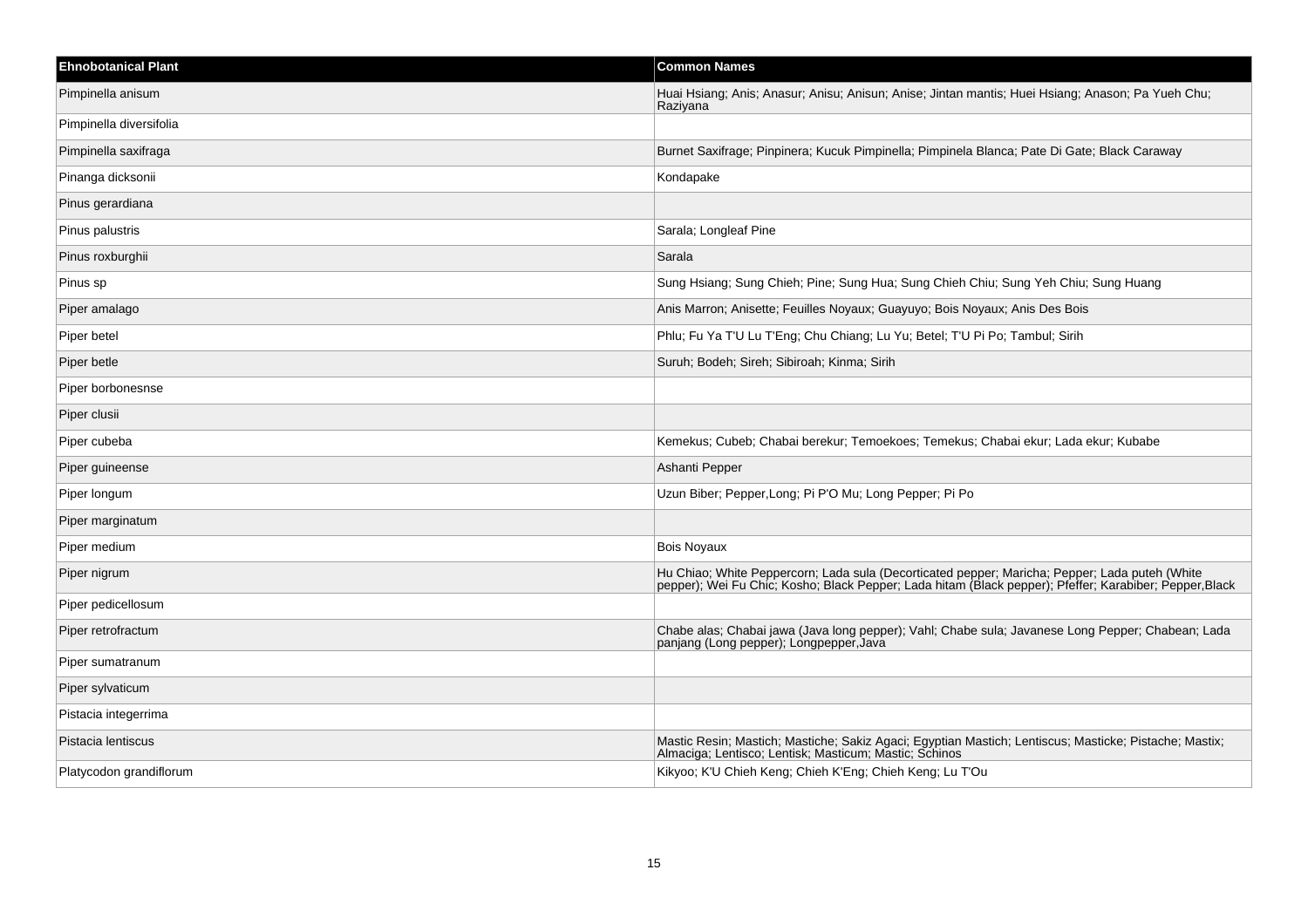| <b>Ehnobotanical Plant</b> | <b>Common Names</b>                                                                                     |
|----------------------------|---------------------------------------------------------------------------------------------------------|
| Pluchea sagittalis         |                                                                                                         |
| Polanisia viscosa          |                                                                                                         |
| Pollia japonica            | Tu Jo; Tu Heng                                                                                          |
| Polygala japonica          |                                                                                                         |
| Polygonum hydropiper       | Subiberi; Daun senahun; Yanagi-Tade; Pimienta Acuatica; Smartweed; Pweve D'Ewe                          |
| Polygonum orientale        | Hung Ts'Ao; Oke-Tade; Shui Hung Hua Zi                                                                  |
| Polygonum sp               | Ch'Ing Liao; Liao Chiu; Hsiang Liao; Ch'Ih Liao; Liao                                                   |
| Poncirus trifoliata        | Chih; Chih K'O                                                                                          |
| Porophyllum macrocephalum  |                                                                                                         |
| Prangos pabularia          | Fiturasalium; Prangosier; Konal; Komal; Hay Plant; Tibetanisches Heu; Avipriya; Badiankohi              |
| Premna obtusifolia         |                                                                                                         |
| Prionosciadium mexicanum   |                                                                                                         |
| Prunella vulgaris          | Consuelda Menor; Healall; Consolida Minor; Adi Erikotu; Hsia Ku Ts'Ao; Sicklewort; Xia Ku Cao; Selfheal |
| Prunus dulcis              | Almendro; Pa Tan Hsing; Almond, Bitter; Almendra; Tatlibadem Agaci; Almond, Sweet; Bitter Almond        |
| Prunus mume                | Mei; Ch'Ing Mei; Ume; Wu Mei; Pai Mei                                                                   |
| Pterocarya stenoptera      | Chu; Chu Liu                                                                                            |
| Pupalia lappacea           |                                                                                                         |
| Pycnostelma paniculatum    |                                                                                                         |
| Quisqualis indica          | Wedani; Pokok setendai; Dani (Speckled); Rangoon Creeper; Shih Chun Tzu; Urdani                         |
| Raphanus sativus           | Lo Po; Radis Marron; Kirmiziturp; Radish; Lai Fu; Mulaka; Daikon; Radis; Karaturp; Rabano               |
| Retanilla ephedra          |                                                                                                         |
| Rhododendron molle         |                                                                                                         |
| Rhodomyrtus tomentosa      | Kemunting; Keremunting                                                                                  |
| Rivea corymbosa            | Ololiuqui                                                                                               |
| Rosa damascena             | Ward Juri; Damask Rose; Qunja Gul                                                                       |
| Rosa gallica               | French Rose; Rose; Rosier Gallique; Gul                                                                 |
| Rosa laevigana             |                                                                                                         |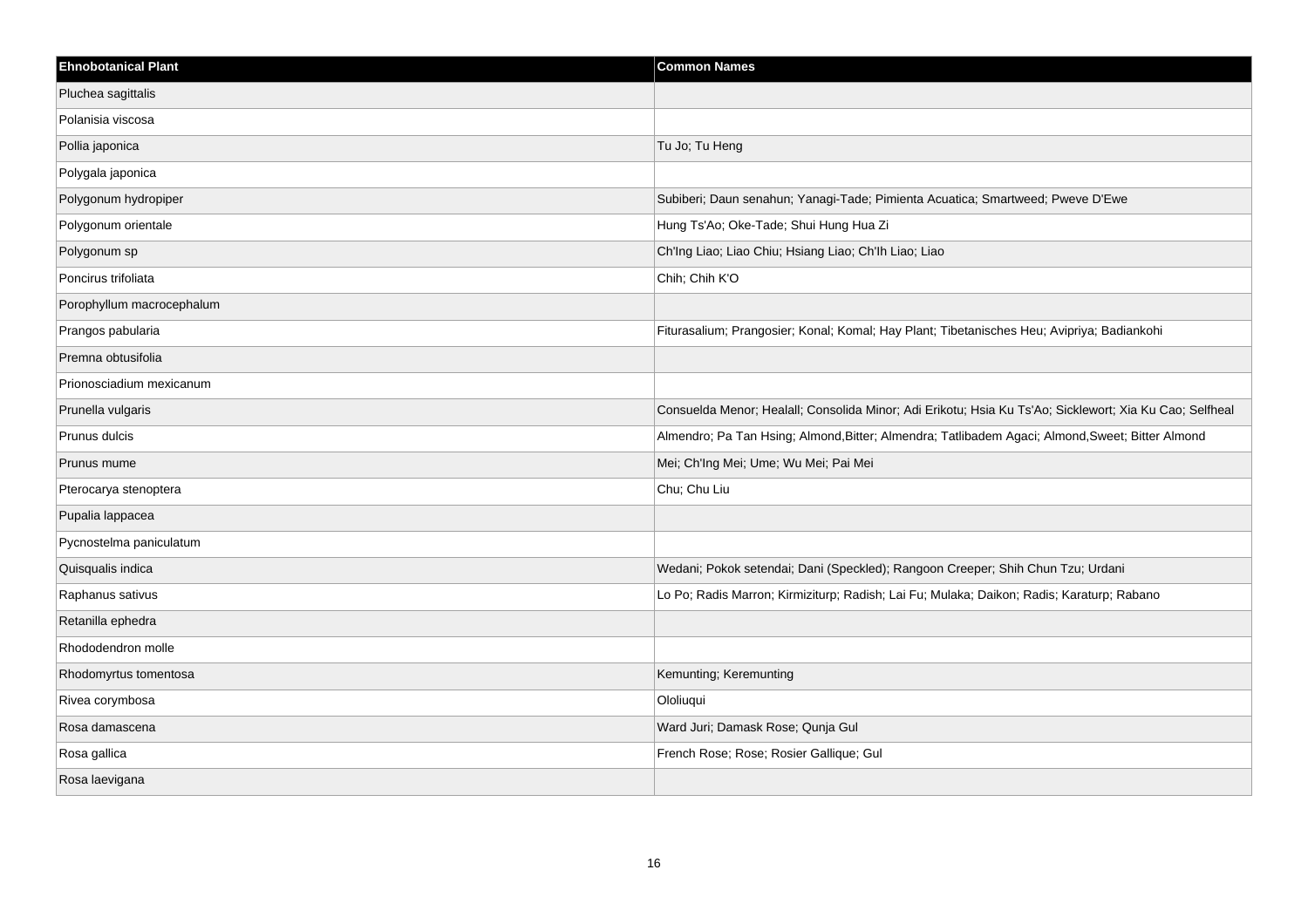| <b>Ehnobotanical Plant</b> | <b>Common Names</b>                                                                                                                                                                 |
|----------------------------|-------------------------------------------------------------------------------------------------------------------------------------------------------------------------------------|
| Rosa laevigata             | Chin Ying Tsu; Naniwa-Ibara                                                                                                                                                         |
| Rosa multiflora            | Ch'lang Wei; Ch'lang Mi; No-Ibara; Fo Chien Hsiao; Ying Shih                                                                                                                        |
| Rosmarinus officinalis     | Anthos; Romero Comun; Biberiye; Rosemary; Romarin; Mannen-Ro; Romero                                                                                                                |
| Rumex acetosa              | Sorrel; Sorrel, Garden; Vinagrella; Acedera; Suan Mo; Shan Ta Huang; Shan Tang Ti; Kuzukulagi; Lapathus                                                                             |
| Rumex acutus               | Lapato Acuto; Spitse Zuring; Patience Aigue; Sharp Pointed Dock; Dogue; Romaza Medicinel; Romaza;<br>Lampee; Lapasse Ague                                                           |
| Rumex japonicus            | Kuei Mu; Niu She Ts'Ai; Yang Ti Ta Huang; Gisi-Gisi; Chin Ch'lao Mai; Tu Ts'Ai; Yang Ti Gen; Yang Ti                                                                                |
| Rumex patientia            | Bahce Labadasi; Patience; Pasivince; Rhubarb, Monk'S; Oseille; Oseille D'Amerique; Patience Vesiculeuse                                                                             |
| Ruta graveolens            | Godong mungu; Rue; Yun Hsiang Ts'Ao; Rue Fetide; Sadal; Ubat atal; Aruda; Bahce Sedefotu; Ruta;<br>Ruda: Henruda                                                                    |
| Salix nigra                | Willow, Black; Kara Sogut; Black Willow                                                                                                                                             |
| Salvadora persica          | Chhota Pilu; Ark; Mustard Tree; Toothhbrush Tree; Misvak                                                                                                                            |
| Salvia officinalis         | Sarubia; Tibbi Adacayi; Sage; Salvia                                                                                                                                                |
| Sambucus canadensis        | American Elder; Amerikan Murveri; Elderberry; Elder                                                                                                                                 |
| Sambucus racemosa          | Mu So T'Iao; Hsu Ku Mu; Chieh Ku Mu; Kirmizi Murver                                                                                                                                 |
| Sandoricum koetjape        |                                                                                                                                                                                     |
| Santalum album             | Pai Chai T'An; Chendana; Laki-laki; Chandana; Haoe meni; T'An Hsiang; White Sandal; Beyaz Santal; Chandani; Sandelhout; White Sandalwood; White Santal; Chandi, Chan T'An; Ai nitoe |
| Saprosma ternatum          | Kesimbukan; Sekentut                                                                                                                                                                |
| Sassafras albidum          | Sassafras; Sasafras                                                                                                                                                                 |
| Satureja acinos            | <b>Spring Savory</b>                                                                                                                                                                |
| Satureja hortensis         | Geyikotu; Ajedrea; Senyorida De Jardi; Summer Savory                                                                                                                                |
| Satureja montana           | Ajedrea, Winter Savory; Sariette                                                                                                                                                    |
| Saussurea auriculata       | Kuang Mu Hsiang; Costus                                                                                                                                                             |
| Saussurea heteromalla      |                                                                                                                                                                                     |
| Saussurea lappa            | Kust; Kushta; Patchak; Mu Xiang; Quang Mu Xiang; Costus                                                                                                                             |
| Schizophragma integrifolia |                                                                                                                                                                                     |
| Scindapsus officinalis     |                                                                                                                                                                                     |
| Senecio palmatus           | Wei Hsien                                                                                                                                                                           |
| Serissa foetida            | Ch'U Chieh Ts'Ao; Liu Yueh Ling                                                                                                                                                     |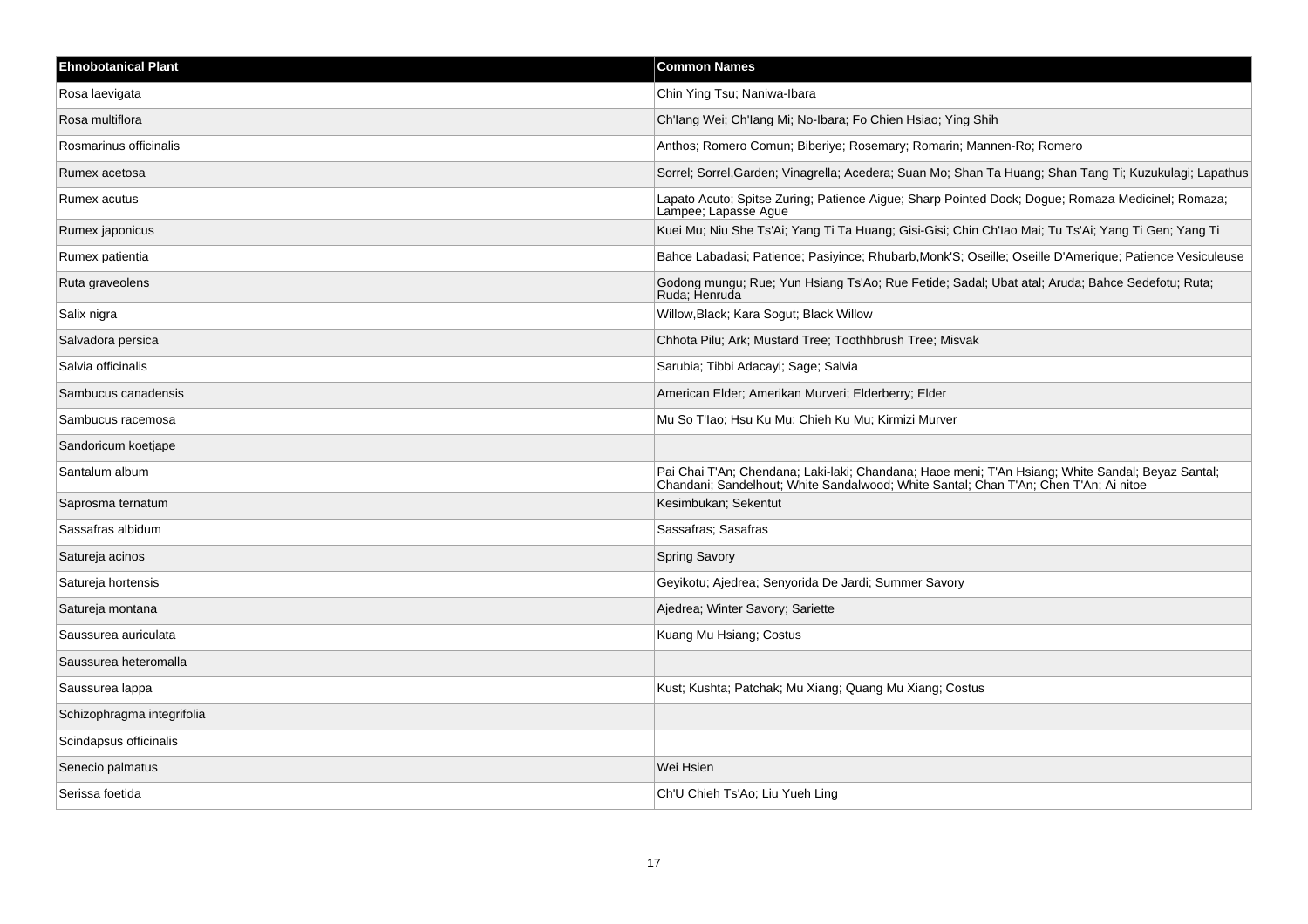| <b>Ehnobotanical Plant</b> | <b>Common Names</b>                                                                                                                                                                                                                                                                                                |
|----------------------------|--------------------------------------------------------------------------------------------------------------------------------------------------------------------------------------------------------------------------------------------------------------------------------------------------------------------|
| Seseli diffusum            |                                                                                                                                                                                                                                                                                                                    |
| Seseli libanotis           | Oba-No-Ibuki-Bohu; Hsieh Hao                                                                                                                                                                                                                                                                                       |
| Siegesbeckia orientalis    | Nien Hu Ts'Ai; Herbe Divine; Holy Herb; Hsi Lien; Hu Kao; Chu Kao Mu; Kou Kao; Si Tzian Tsao                                                                                                                                                                                                                       |
| Siler divaricatum          | Fang Feng                                                                                                                                                                                                                                                                                                          |
| Siler trilobum             |                                                                                                                                                                                                                                                                                                                    |
| Sinapis alba               | Siro-Garasi; Khardal; Guzark; Mostaza Blanca; Beyaz Hardal; Hu Chieh                                                                                                                                                                                                                                               |
| Sinomenium acutum          |                                                                                                                                                                                                                                                                                                                    |
| Smilax china               | Ubat raja (Royal medicine); Pa Ch'la; Chinawurzel; Squine; Wang Kua Ts'Ao; Chin Kang Ken; Akar restong<br>(Sore-nose med.); China; T'leh Ling Chio; Zarzaparilla; China Root; Kinawortel; Chinaroot; Smilace;<br>Sarsaparilla; Gadong china (China gadon); Gadong saberang (Exotic gadong; Saru-Tori-Ibara; Ba Qia |
| Smilax nipponica           |                                                                                                                                                                                                                                                                                                                    |
| Solanum aethiopicum        |                                                                                                                                                                                                                                                                                                                    |
| Solanum melongena          | Berengine; Berengene; Berenjena; Melongene; Strychnos Kepaios; Terong manis (Sweet eggplant);<br>Beregene; Ch'leh; Aubergine; Terong hijau (Green eggplant); Eggplant; Baingan; Ch'leh Ken; Lo Su;<br>Belinjele; Enchong; K'Un Lun Kua; Nasubi; Nasu; Terong ungu (Purple eggplant); Berengena                     |
| Solanum surattense         |                                                                                                                                                                                                                                                                                                                    |
| Solidago virgaurea         | European Goldenrod                                                                                                                                                                                                                                                                                                 |
| Solidago virgo-aurea       | Liu Chi Nu Ts'Ao                                                                                                                                                                                                                                                                                                   |
| Solidago virgoaurea        | Yahudiotu                                                                                                                                                                                                                                                                                                          |
| Sophora flavescens         |                                                                                                                                                                                                                                                                                                                    |
| Spinacia oleracea          | Ispinakh; Spinagh; Po Ssu Ts'Ao; Spinach; Po Ts'Ai; Ch'lh Ken Ts'Ai; Epinard; Po Leng Ts'Ai; Ispanak;<br>Espinaca                                                                                                                                                                                                  |
| Spirodela polyrhiza        | Uki-Kusa                                                                                                                                                                                                                                                                                                           |
| Stachys aspera             | Shui Su; Hsiang Su; Lung Nao Po Ho                                                                                                                                                                                                                                                                                 |
| Stellaria alsine           |                                                                                                                                                                                                                                                                                                                    |
| Stemona tuberosa           | Tama-Byakubu; Ubi kemeli hutan; Pai Pu Chiu; Pai Pu                                                                                                                                                                                                                                                                |
| Stephania hernandifolia    | Patha                                                                                                                                                                                                                                                                                                              |
| Styrax benzoin             | Ch'U Pei Hsiang; Shui An Hsi Hsiang; Kemenyan; An Hsi Yu; An Hsi Hsiang; Benzoin; Ansokko-No-Ki;<br>Asilbent; Gum Benzoin                                                                                                                                                                                          |
| Styrax tonkinensis         |                                                                                                                                                                                                                                                                                                                    |
| Syzygium aromaticum        | Ting Hsiang; Chi She Hsiang; Ting Tzu Hsiang; Clove; Mu Ting Hsiang; Karanfil; Girofle; Cloves                                                                                                                                                                                                                     |
| Tagetes erecta             | Clavel De Los Muertos; Big Marigold; Chambergo; Souci; Fleurs Souci                                                                                                                                                                                                                                                |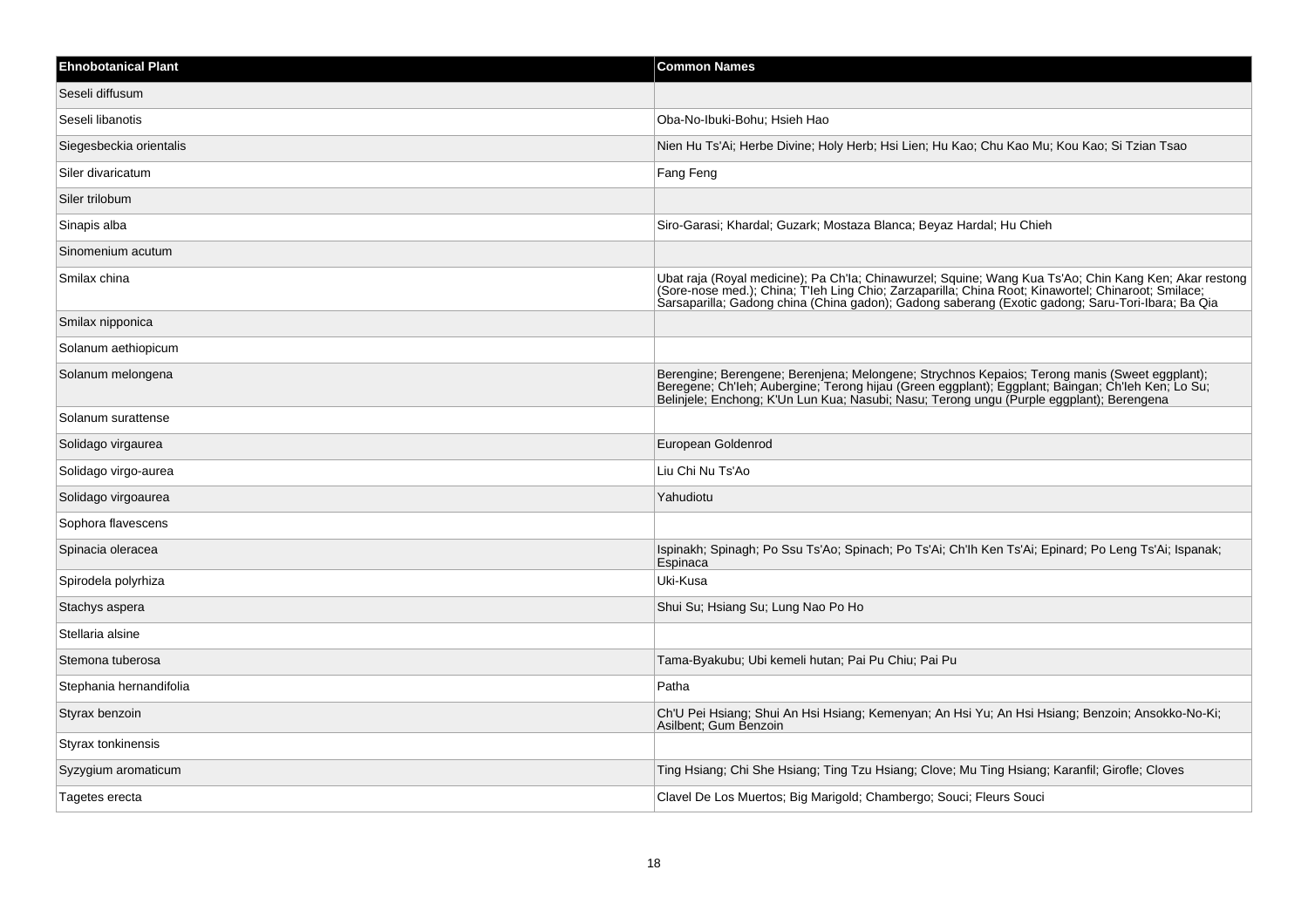| <b>Ehnobotanical Plant</b>  | <b>Common Names</b>                                                                                                                                                                           |
|-----------------------------|-----------------------------------------------------------------------------------------------------------------------------------------------------------------------------------------------|
| Tagetes filifolia           |                                                                                                                                                                                               |
| Tagetes minuta              | Dwarf Marigold; Chinchilla                                                                                                                                                                    |
| Tagetes patula              | Flewurs Souci; Qadifah; Gula Zard; Ja'Fari; Souci; Clavel De Los Muertos; Copada                                                                                                              |
| Tamarindus indica           | Tamarinde; Asam jara; Asem; Tama-Rindo; Tamarin; Mandarin; Tomaring; Asam kawak; Tamarindier;<br>Tomarin, Demirhindi, Tomale, Tamarind, Asam jawa, Tamarindo, Wit asem                        |
| Tamarix chinensis           | Ch'leh Ch'Eng; Ho Liu; Ch'Eng Liu; Ch'Ui Liu; Tch'Eng Lieou; San Ch'Un Liu; Ch'Ui Ssu Liu                                                                                                     |
| Tamarix sp                  | Ilgin; Tamarix                                                                                                                                                                                |
| Taxodium distichum          |                                                                                                                                                                                               |
| Taxus baccata               | Seiyo-Itii; English Yew; Taxo; Tejo; Porsuk Agaci; Talisa                                                                                                                                     |
| Terminalia chebula          | Ho Li Le; Indian Myrobalan; Abhaya; Mirobalan; Myrobalan                                                                                                                                      |
| Teucrium scorodonia         | Garlic Sage; Camedris; Wilde Salie; Escorodonia; Camendrio Selvatico; Waldgamander; Wood<br>Germander; Salva Bastarda; Sage-Leaved Germander; Mountain Sage; Germandree Sauvage; Wood<br>Sage |
| Thymus kotschyanus          | Zatar; Jatar                                                                                                                                                                                  |
| Thymus quinquecostatus      | Ibuki-Zyako-So                                                                                                                                                                                |
| Thymus serpyllum            | Yabani Kekik; Thyme, Wild; Serpol; Creeping Thyme                                                                                                                                             |
| Thymus vulgaris             | Du Thym; Tati-Zyako-So; Kekik; Thym Grandes Feuilles; Zombi Nan Bois; Tomillo; Pile; Common Thyme;<br>Thyme                                                                                   |
| Toddalia aculeata           | Wild Orange; Kaka Toddali; Lopezbaum; Arbre De Lopez; Lopez Tree                                                                                                                              |
| Toddalia asiatica           |                                                                                                                                                                                               |
| Tordylium maximum           | Tordilio                                                                                                                                                                                      |
| Trachyspermum ammi          | Mosi; Moengsi; Zinyan; Remuju; Nankhah; Kamune Muliki; Jemuju; Ostindischer Kummel; Musi; Carvi<br>Oriental; Mungsi; Hajimuju                                                                 |
| Trachyspermum roxburghianum |                                                                                                                                                                                               |
| Trewia nudiflora            |                                                                                                                                                                                               |
| <b>Tribulus terrestris</b>  | Hasach; Kon Jarah; Sha Yuan Chi Li; Abrojo; Gokshura; Pai Chi Li; Tu Chi Li; Chi Li; Gotub; Ji Li; Tzu; Chih<br>Hsina                                                                         |
| Trigonella foenum-graecum   | Foenum Graecum; Shimli; Halva; Chinagreye; Hu Lu Pa; Helba; Fenugreek; Alholva; K'U Tou; Koroha;<br>Kelabat; Boyotu                                                                           |
| Tylophora ovata             |                                                                                                                                                                                               |
| Typhonium giganteum         |                                                                                                                                                                                               |
| Valeriana jatamansi         | Bala Tagra; Indischer Baldrian; Indische Valeriaan; Indian Nard; Indian Valerian; Valeriane Indiene; Tagara;<br>Sumbul UI Tib                                                                 |